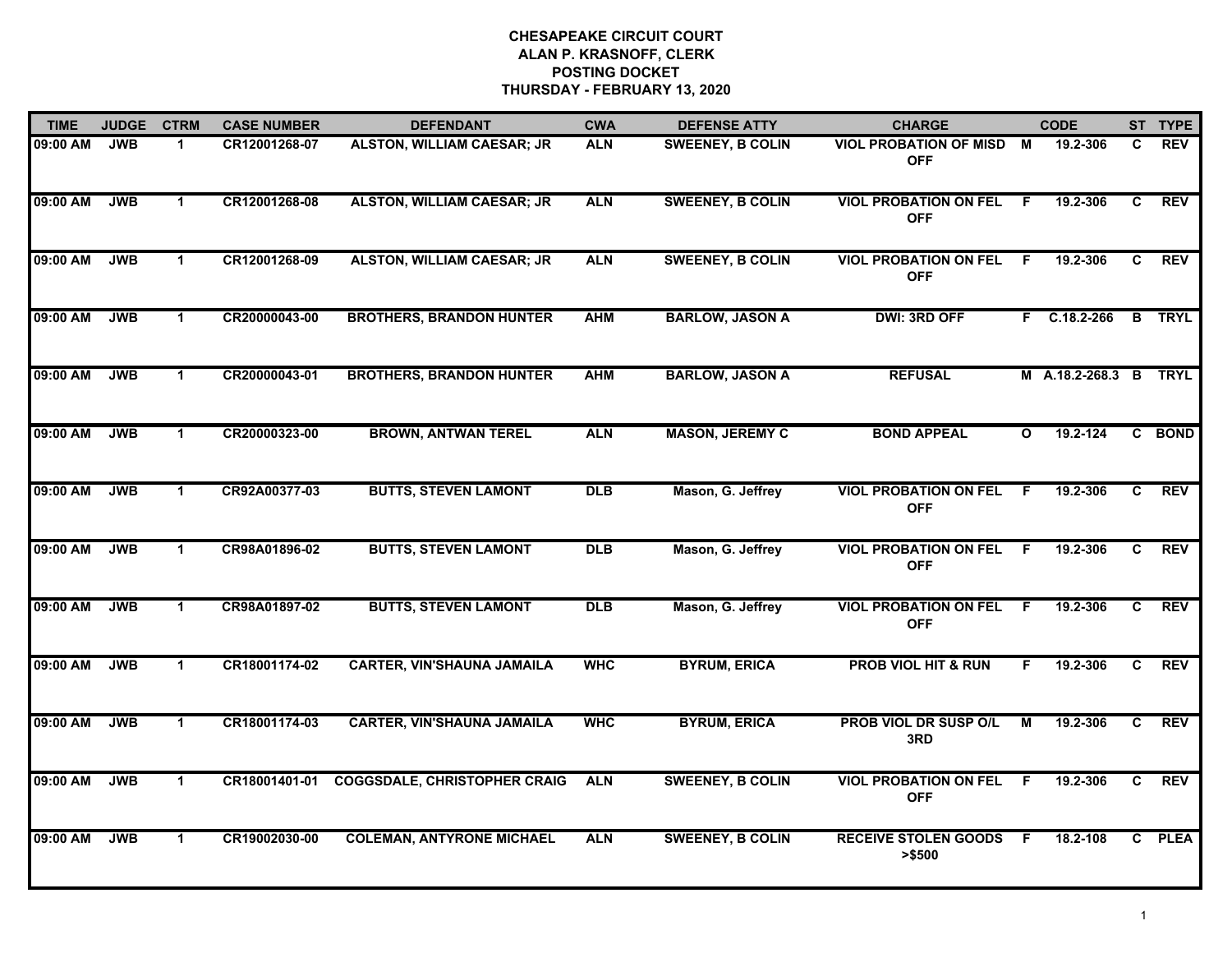| <b>TIME</b> | <b>JUDGE</b> | <b>CTRM</b>          | <b>CASE NUMBER</b> | <b>DEFENDANT</b>                 | <b>CWA</b> | <b>DEFENSE ATTY</b>           | <b>CHARGE</b>                                   |     | <b>CODE</b>   |    | ST TYPE       |
|-------------|--------------|----------------------|--------------------|----------------------------------|------------|-------------------------------|-------------------------------------------------|-----|---------------|----|---------------|
| 09:00 AM    | <b>JWB</b>   | $\blacktriangleleft$ | CR19002030-01      | <b>COLEMAN, ANTYRONE MICHAEL</b> | <b>ALN</b> | <b>SWEENEY, B COLIN</b>       | <b>DRIVE W/LIC REVOKED, 1</b><br><b>OFF</b>     | М   | B46.2-301     | C. | <b>PLEA</b>   |
| 09:00 AM    | <b>JWB</b>   | $\mathbf{1}$         | CR19002030-02      | <b>COLEMAN, ANTYRONE MICHAEL</b> | <b>ALN</b> | <b>SWEENEY, B COLIN</b>       | FTA (PLEA)                                      |     | M 18.2-456(6) |    | C PLEA        |
| 09:00 AM    | <b>JWB</b>   | $\blacktriangleleft$ | CR20000204-00      | <b>COLEMAN, ANTYRONE MICHAEL</b> | <b>ALN</b> | <b>SWEENEY, B COLIN</b>       | FAIL TO APPEAR, FELONY F<br><b>OFFENSE</b>      |     | 19.2-128      |    | C TRYL        |
| 09:00 AM    | <b>JWB</b>   | $\mathbf 1$          | CR20000098-00      | <b>FAIRFIELD, PAUL RICHARD</b>   | <b>DLB</b> | <b>LECKIE, ERIC</b>           | <b>DESTRUCT PROP W/INTENT F</b><br>$>= $1000$   |     | 18.2-137      |    | <b>B</b> PLEA |
| 09:00 AM    | <b>JWB</b>   | $\mathbf 1$          | CR20000098-01      | <b>FAIRFIELD, PAUL RICHARD</b>   | <b>DLB</b> | <b>LECKIE, ERIC</b>           | <b>RECKLESS DRIVING</b>                         | М   | A.46.2-852    | S. | <b>PLEA</b>   |
| 09:00 AM    | <b>JWB</b>   | $\mathbf{1}$         | CR19001419-00      | <b>FISHER, KAHLIL MEKKHI</b>     | <b>KJB</b> | <b>RINGLER-LANTZY, THOMAS</b> | <b>PWID MARIJUANA</b>                           |     | F 18.2-248.1  |    | C SENR        |
| 09:00 AM    | <b>JWB</b>   | $\blacktriangleleft$ | CR20000072-00      | <b>GRAVES, TIFFANY LASHAUNDA</b> | <b>ALN</b> | Jones, David L.               | PETIT LARCENY 3RD+ OFF F                        |     | 18.2-96       |    | C TRYL        |
| 09:00 AM    | <b>JWB</b>   | $\mathbf 1$          | CR19001078-00      | <b>HAMMONDS, PAUL DAVON</b>      | <b>KJB</b> | Jones, David L.               | <b>PWID HEROIN</b>                              | F   | 18.2-248      |    | <b>B</b> SENR |
| 09:00 AM    | <b>JWB</b>   | $\blacktriangleleft$ | CR18002083-00      | <b>HARRIS, ELISHEBA RENEE</b>    | <b>WHC</b> | Jones, David L.               | <b>EMBEZZLEMENT &gt;=\$500</b>                  | F   | 18.2-111      | B  | <b>RR</b>     |
| 09:00 AM    | <b>JWB</b>   | $\blacktriangleleft$ | CR16002178-03      | <b>JACKSON, ROBERT DALE; II</b>  | <b>DLB</b> | Mason, G. Jeffrey             | <b>VIOL PROBATION ON FEL</b><br><b>OFF</b>      | F   | 19.2-306      | C  | <b>REV</b>    |
| 09:00 AM    | <b>JWB</b>   | $\blacktriangleleft$ | CR17000394-03      | <b>JACKSON, ROBERT DALE; II</b>  | <b>DLB</b> | Mason, G. Jeffrey             | <b>VIOL PROBATION ON FEL</b><br><b>OFF</b>      | - F | 19.2-306      | C. | <b>REV</b>    |
| 09:00 AM    | <b>JWB</b>   | $\blacktriangleleft$ | CR19001702-00      | <b>KEENEY, CALVIN EDWARD; JR</b> | <b>DLB</b> | <b>MUSSONI, ERIK</b>          | <b>SHOPLFT: ALTER PRICE</b><br>$<$ \$500 3+     | F.  | 18.2-103      |    | <b>B</b> TRYL |
| 09:00 AM    | <b>JWB</b>   | $\mathbf{1}$         | CR19001702-01      | <b>KEENEY, CALVIN EDWARD; JR</b> | <b>DLB</b> | <b>MUSSONI, ERIK</b>          | <b>SHOPLFT: ALTER PRICE</b><br>$<$ \$500 $(3+)$ | F.  | 18.2-103      |    | <b>B</b> TRYL |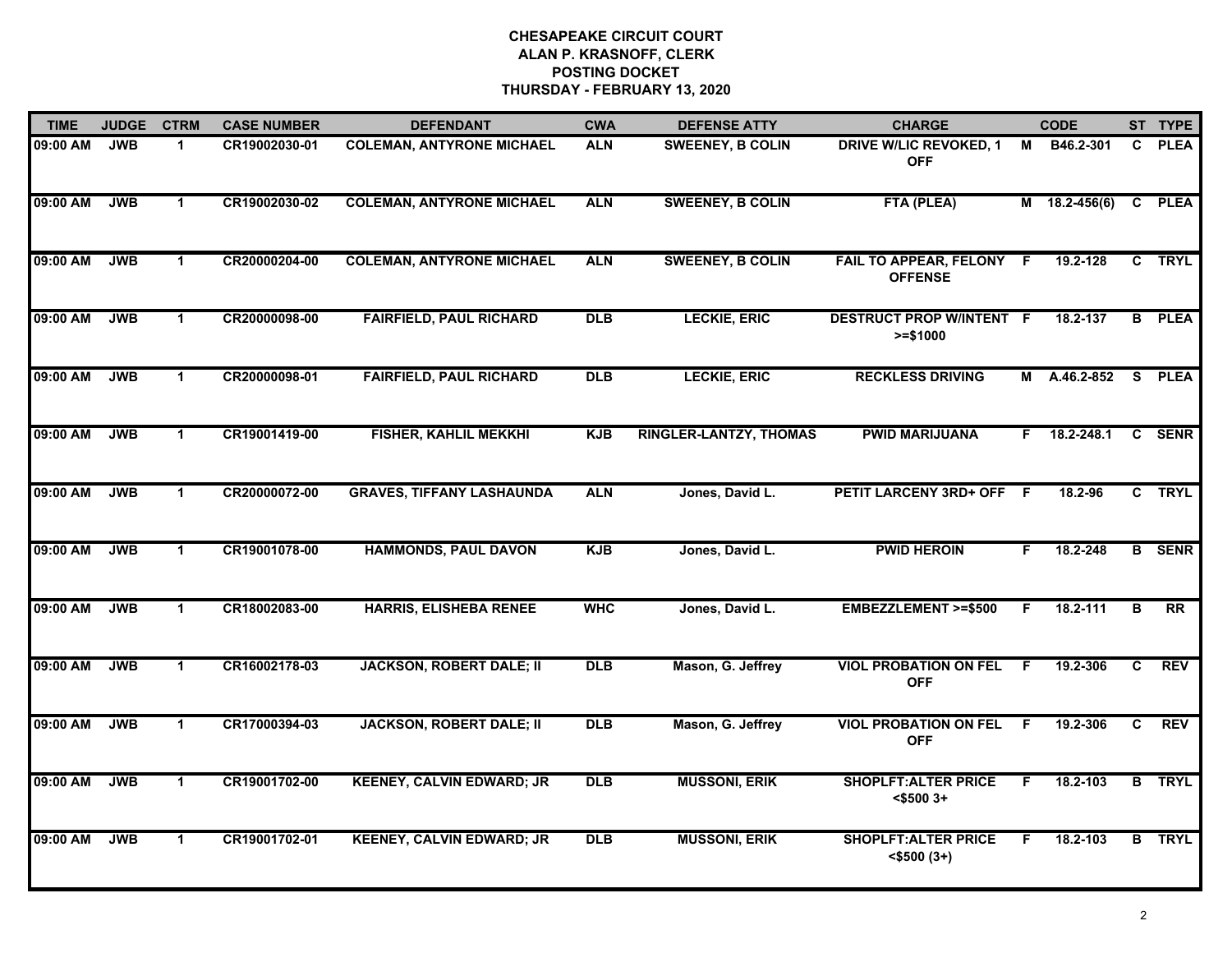| <b>TIME</b> | <b>JUDGE</b> | <b>CTRM</b>          | <b>CASE NUMBER</b> | <b>DEFENDANT</b>                | <b>CWA</b>     | <b>DEFENSE ATTY</b>         | <b>CHARGE</b>               |    | <b>CODE</b>           |                | ST TYPE       |
|-------------|--------------|----------------------|--------------------|---------------------------------|----------------|-----------------------------|-----------------------------|----|-----------------------|----------------|---------------|
| 09:00 AM    | <b>JWB</b>   | $\blacktriangleleft$ | CR20000190-00      | <b>MCKIVER, MARANTO</b>         | <b>AHM</b>     | <b>MUSSONI, ERIK</b>        | PETIT LARCENY 3RD OFF       | -F | 18.2-96               | C.             | MOT           |
| 09:00 AM    | <b>JWB</b>   | $\mathbf 1$          | CR20000190-01      | <b>MCKIVER, MARANTO</b>         | <b>AHM</b>     | <b>MUSSONI, ERIK</b>        | <b>ELUDE</b>                |    | $F$ 46.2-817(B) C     |                | МОТ           |
| 09:00 AM    | <b>JWB</b>   | $\mathbf{1}$         | CR20000190-02      | <b>MCKIVER, MARANTO</b>         | <b>AHM</b>     | <b>MUSSONI, ERIK</b>        | <b>HIT &amp; RUN</b>        | F. | 46.2-894              | $\overline{c}$ | <b>MOT</b>    |
| 09:00 AM    | <b>JWB</b>   | $\mathbf 1$          | CR17001878-00      | <b>MODLIN, JACOB DAMIEN</b>     | <b>AHM</b>     | <b>MUSSONI, ERIK</b>        | <b>POSSESS FENTANYL</b>     | F. | 18.2-250              |                | C SENR        |
| 09:00 AM    | <b>JWB</b>   | $\mathbf{1}$         | CR17001878-01      | <b>MODLIN, JACOB DAMIEN</b>     | <b>AHM</b>     | <b>MUSSONI, ERIK</b>        | <b>FTA-DD RETURN</b>        | M  | 18.2-456              |                | C TRYL        |
| 09:00 AM    | <b>JWB</b>   | $\blacktriangleleft$ | CR19001897-00      | <b>MOORE, MONEIK LATURRA</b>    | <b>ALN</b>     | <b>MUSSONI, ERIK</b>        | PETIT LARCENY 3RD+ OFF F    |    | 18.2-96               |                | C SENR        |
| 09:00 AM    | <b>JWB</b>   | $\mathbf{1}$         | CR19000274-00      | <b>ONEAL, RYAN ANTHONY</b>      | <b>DLB</b>     | PROTOGYROU, ANDREW A        | <b>FORGERY</b>              | F. | 18.2-168              |                | <b>B</b> SENR |
| 09:00 AM    | <b>JWB</b>   | $\mathbf{1}$         | CR19000274-01      | <b>ONEAL, RYAN ANTHONY</b>      | $\overline{D}$ | <b>PROTOGYROU, ANDREW A</b> | <b>UTTERING</b>             | F. | 18.2-168              |                | <b>B</b> SENR |
| 09:00 AM    | <b>JWB</b>   | $\blacktriangleleft$ | CR19000274-02      | <b>ONEAL, RYAN ANTHONY</b>      | <b>DLB</b>     | PROTOGYROU, ANDREW A        | <b>ID THEFT</b>             | Μ  | 18.2-186.3            |                | <b>B</b> SENR |
| 09:00 AM    | <b>JWB</b>   | $\mathbf{1}$         | CR19000274-03      | <b>ONEAL, RYAN ANTHONY</b>      | <b>DLB</b>     | PROTOGYROU, ANDREW A        | <b>SUSP OL: DWI RELATED</b> | M  | $46.2 -$<br>391(D)(1) |                | <b>B</b> SENR |
| 09:00 AM    | <b>JWB</b>   | $\mathbf 1$          | CR19002122-00      | <b>QUINERLY, DERRICK LAMONT</b> | <b>DLB</b>     | <b>MUSSONI, ERIK</b>        | <b>DISORDERLY CONDUCT</b>   | м  | 18.2-415              |                | <b>B</b> TRYL |
| 09:00 AM    | <b>JWB</b>   | $\mathbf{1}$         | CR19002122-01      | <b>QUINERLY, DERRICK LAMONT</b> | <b>DLB</b>     |                             | <b>OPEN CONTAINER</b>       | М  | 46-182                |                | S TRYL        |
| 09:00 AM    | <b>JWB</b>   | $\mathbf 1$          | CR19002122-02      | <b>QUINERLY, DERRICK LAMONT</b> | $\overline{D}$ | <b>MUSSONI, ERIK</b>        | DWI, 2ND (ACC)              | М  | B.18.2-266            |                | <b>B</b> TRYL |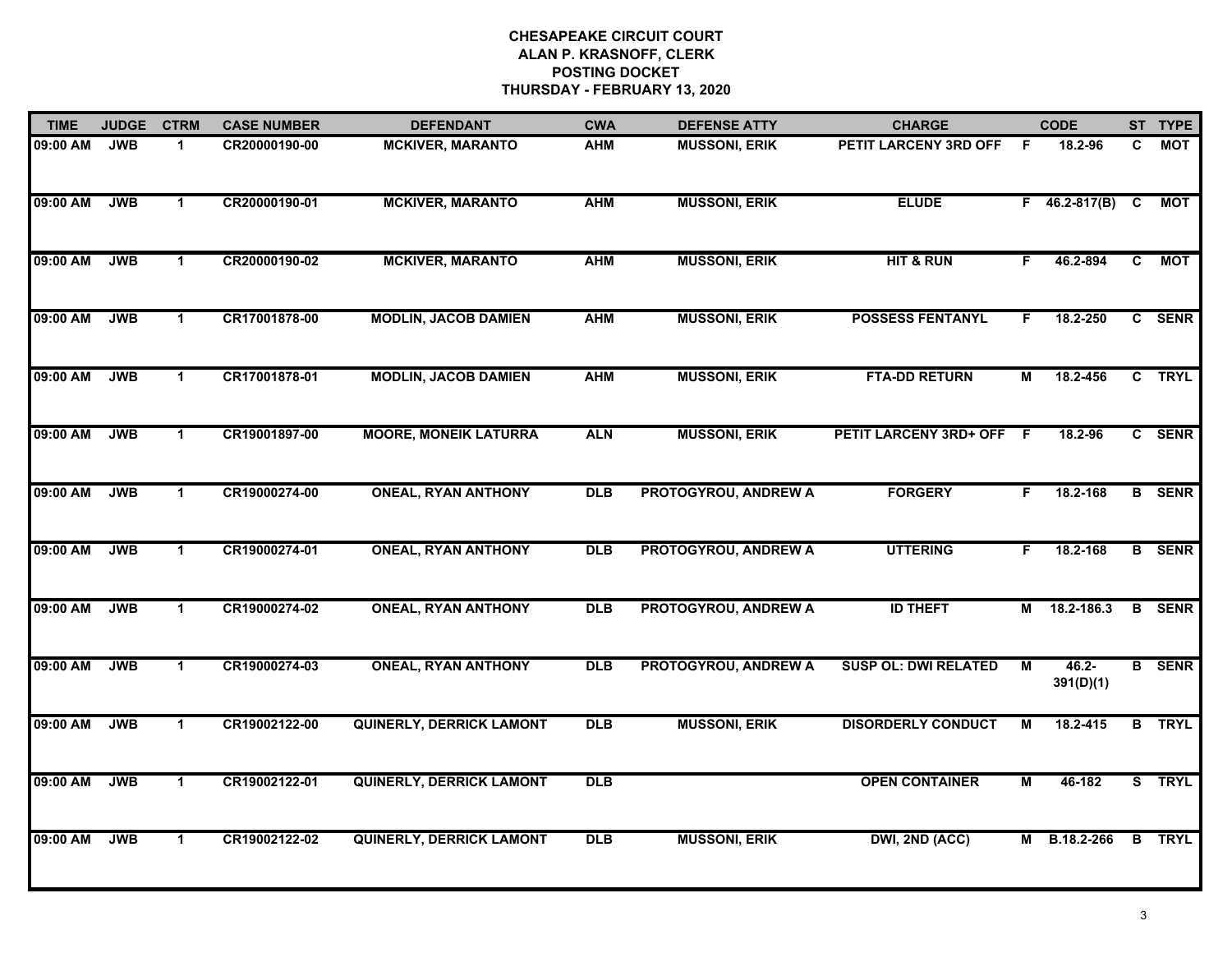| <b>TIME</b> | <b>JUDGE</b> | <b>CTRM</b>             | <b>CASE NUMBER</b> | <b>DEFENDANT</b>                 | <b>CWA</b> | <b>DEFENSE ATTY</b>           | <b>CHARGE</b>                                          |     | <b>CODE</b>           |              | ST TYPE       |
|-------------|--------------|-------------------------|--------------------|----------------------------------|------------|-------------------------------|--------------------------------------------------------|-----|-----------------------|--------------|---------------|
| 09:00 AM    | <b>JWB</b>   | $\mathbf 1$             | CR19002122-03      | <b>QUINERLY, DERRICK LAMONT</b>  | <b>DLB</b> | <b>MUSSONI, ERIK</b>          | <b>REFUSAL 2ND</b>                                     |     | M A.18.2-268.3 B TRYL |              |               |
| 09:00 AM    | <b>JWB</b>   | $\mathbf{1}$            | CR11001244-11      | <b>TAYLOR, JAHMERAH LEE</b>      | <b>WHC</b> | Byrum, Robert G.              | <b>VIOL PROBATION ON FEL</b><br><b>OFF</b>             | F.  | 19.2-306              | C            | <b>BOND</b>   |
| 09:00 AM    | <b>JWB</b>   | $\mathbf 1$             | CR11001244-12      | <b>TAYLOR, JAHMERAH LEE</b>      | <b>WHC</b> | Byrum, Robert G.              | <b>VIOL PROBATION ON FEL</b><br><b>OFF</b>             | F.  | 19.2-306              |              | C BOND        |
| 09:00 AM    | <b>JWB</b>   | $\blacktriangleleft$    | CR11001244-13      | <b>TAYLOR, JAHMERAH LEE</b>      | <b>WHC</b> | Byrum, Robert G.              | <b>VIOL PROBATION ON FEL</b><br><b>OFF</b>             | F.  | 19.2-306              | $\mathbf{c}$ | <b>BOND</b>   |
| 09:00 AM    | <b>JWB</b>   | $\mathbf 1$             | CR18001120-01      | <b>TAYLOR, NATHANIEL</b>         | <b>AHM</b> | Givando, Stephen P.           | <b>VIOL PROBATION ON FEL</b><br><b>OFF</b>             | F.  | 19.2-306              | C            | <b>REV</b>    |
| 09:00 AM    | <b>JWB</b>   | $\blacktriangleleft$    | CR18002035-01      | <b>TORRES-ROSA, LUIS ANTONIO</b> | <b>WHC</b> | <b>RINGLER-LANTZY, THOMAS</b> | <b>OBTAIN MONEY FALSE</b><br><b>PRET &gt;=\$200</b>    | F.  | 18.2-178              | C            | RR            |
| 09:00 AM    | <b>JWB</b>   | $\mathbf{1}$            | CR20000112-00      | <b>TURNER, RUDOLPH ALLEN</b>     | <b>DLB</b> | Jones, David L.               | <b>GRAND LARCENY &gt;=\$500</b>                        | - F | 18.2-95               |              | C PLEA        |
| 09:00 AM    | <b>JWB</b>   | $\mathbf 1$             | CR19001358-00      | <b>WALKER, RONALD LASAE; JR</b>  | <b>KJB</b> | <b>MASSIE, MICHAEL</b>        | <b>PWID COCAINE</b>                                    | F   | 18.2-248              |              | <b>B</b> SENR |
| 09:00 AM    | <b>JWB</b>   | $\mathbf 1$             | CR19001358-01      | <b>WALKER, RONALD LASAE; JR</b>  | <b>KJB</b> | <b>MASSIE, MICHAEL</b>        | <b>PWID COCAINE</b>                                    | F.  | 18.2-248              |              | <b>B</b> SENR |
| 09:00 AM    | <b>JWB</b>   | $\blacktriangleleft$    | CR20000055-00      | <b>WILLIAMS, CEDRIC TRAVON</b>   | <b>KJB</b> | <b>BAILEY, NIKEVA S</b>       | <b>PWID MARIJUANA</b>                                  | F.  | 18.2-248.1            | В            | <b>PLEA</b>   |
| 09:00 AM    | <b>JWB</b>   | $\mathbf 1$             | CR20000055-01      | <b>WILLIAMS, CEDRIC TRAVON</b>   | <b>KJB</b> | <b>BAILEY, NIKEVA S</b>       | ELUDE/DISREGARD POLICE- F 46.2-817(B)<br><b>FELONY</b> |     |                       | B            | <b>PLEA</b>   |
| 09:00 AM    | ST           | $\overline{\mathbf{4}}$ | CR19002133-00      | <b>RAMDEEN, RAMNARINE</b>        | <b>SRD</b> | <b>SINGLETON, KENNETH</b>     | <b>ELUDING</b>                                         |     | $F$ 46.2-817(B) C     |              | <b>JURY</b>   |
| 09:00 AM    | SJT          | 4                       | CR19002133-01      | <b>RAMDEEN, RAMNARINE</b>        | <b>SRD</b> | <b>SINGLETON, KENNETH</b>     | <b>SUSPENDED LICENSE</b>                               |     | M 74-73 (74-4)        | C            | <b>JURY</b>   |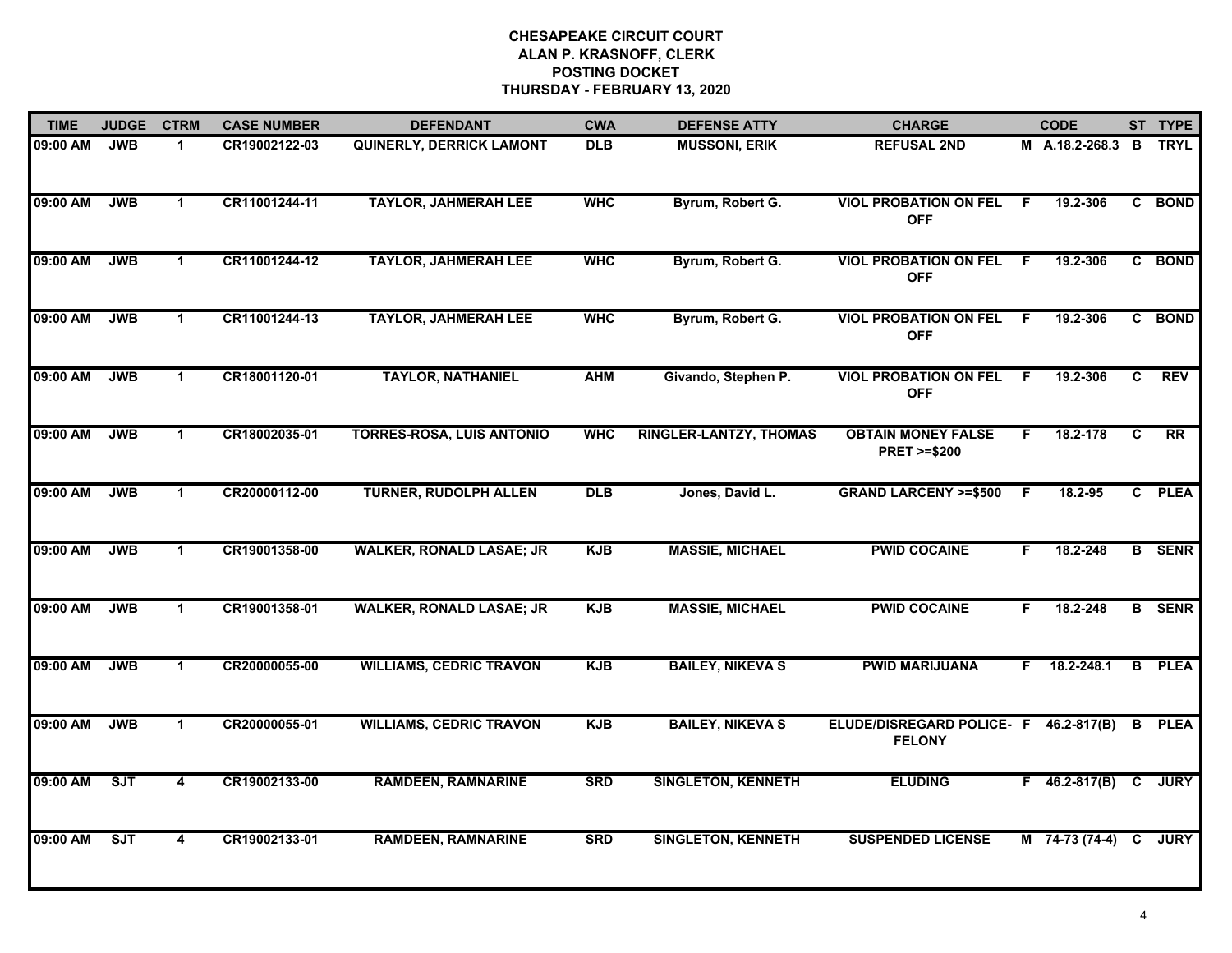| <b>TIME</b>   | <b>JUDGE</b> | <b>CTRM</b>    | <b>CASE NUMBER</b> | <b>DEFENDANT</b>                   | <b>CWA</b> | <b>DEFENSE ATTY</b>           | <b>CHARGE</b>                                     | <b>CODE</b>      |                | ST TYPE       |
|---------------|--------------|----------------|--------------------|------------------------------------|------------|-------------------------------|---------------------------------------------------|------------------|----------------|---------------|
| 09:00 AM      | <b>MATA</b>  | 6              | CR19000778-01      | <b>ABBOTT, TONY JARRELL; SR</b>    | <b>AJS</b> |                               | RINGLER-LANTZY, THOMAS USE OF FIREARM IN FELONY F | 18.2-53.1        |                | C SENR        |
| 09:00 AM MATA |              | 6              | CR19000778-01      | <b>ABBOTT, TONY JARRELL; SR</b>    | <b>AJS</b> |                               | RINGLER-LANTZY, THOMAS USE OF FIREARM IN FELONY F | 18.2-53.1        | C              | МОТ           |
| 09:00 AM MATA |              | 6              | CR19000778-02      | <b>ABBOTT, TONY JARRELL; SR</b>    | <b>AJS</b> | <b>RINGLER-LANTZY, THOMAS</b> | <b>POSS FIREARM BY NON-</b><br><b>VIOL FELON</b>  | 18.2-308.2<br>F. |                | C SENR        |
| 09:00 AM MATA |              | 6              | CR19000778-02      | <b>ABBOTT, TONY JARRELL; SR</b>    | <b>AJS</b> | <b>RINGLER-LANTZY, THOMAS</b> | <b>POSS FIREARM BY NON-</b><br><b>VIOL FELON</b>  | F 18.2-308.2     | <b>C</b>       | <b>MOT</b>    |
| 09:00 AM      | <b>MATA</b>  | 6              | CR19000778-04      | <b>ABBOTT, TONY JARRELL; SR</b>    | <b>AJS</b> | <b>RINGLER-LANTZY, THOMAS</b> | POSS AMMUNITION-CONV<br><b>FELON</b>              | 18.2-308.2<br>F  |                | C SENR        |
| 09:00 AM MATA |              | 6              | CR19000778-04      | <b>ABBOTT, TONY JARRELL; SR</b>    | <b>AJS</b> | <b>RINGLER-LANTZY, THOMAS</b> | <b>POSS AMMUNITION-CONV</b><br><b>FELON</b>       | 18.2-308.2<br>F. | C              | МОТ           |
| 09:00 AM      | <b>MATA</b>  | 6              | CR19000778-05      | <b>ABBOTT, TONY JARRELL; SR</b>    | <b>AJS</b> | <b>RINGLER-LANTZY, THOMAS</b> | <b>GRAND LARCENY</b>                              | 18.2-95<br>F.    |                | C SENR        |
| 09:00 AM      | <b>MATA</b>  | $\overline{6}$ | CR19000778-05      | <b>ABBOTT, TONY JARRELL; SR</b>    | <b>AJS</b> | <b>RINGLER-LANTZY, THOMAS</b> | <b>GRAND LARCENY</b>                              | 18.2-95<br>F.    | $\overline{c}$ | <b>MOT</b>    |
| 09:00 AM      | <b>MATA</b>  | 6              | CR19000778-08      | <b>ABBOTT, TONY JARRELL; SR</b>    | <b>AJS</b> | <b>RINGLER-LANTZY, THOMAS</b> | <b>ARMED BURGLARY</b>                             | 18.2-91<br>F.    |                | C SENR        |
| 09:00 AM      | <b>MATA</b>  | 6              | CR19000778-08      | <b>ABBOTT, TONY JARRELL; SR</b>    | <b>AJS</b> | <b>RINGLER-LANTZY, THOMAS</b> | <b>ARMED BURGLARY</b>                             | $18.2 - 91$<br>F | $\mathbf{c}$   | <b>MOT</b>    |
| 09:00 AM MATA |              | 6              | CR19001295-00      | <b>BURLEY, DONTE JAVON</b>         | <b>JAF</b> | <b>CROOK, HEATHER BUYRN</b>   | GRAND LARCENY: >=\$500 F                          | 18.2-95          |                | <b>B</b> TRYL |
| 09:00 AM      | <b>MATA</b>  | $\overline{6}$ | CR18001775-01      | <b>DAVIS, JOHNNY CALLOWAY; III</b> | <b>AJS</b> | <b>WEGMAN, ROBERT L</b>       | <b>VIOL PROBATION ON FEL</b><br><b>OFF</b>        | 19.2-306<br>F.   | C              | <b>REV</b>    |
| 09:00 AM      | <b>MATA</b>  | 6              | CR19000103-01      | <b>KESSLER, BRETT ALAN</b>         | <b>AJS</b> | <b>SWEENEY, B COLIN</b>       | <b>VIOL PROBATION ON FEL</b><br><b>OFF</b>        | E<br>19.2-306    | C.             | <b>REV</b>    |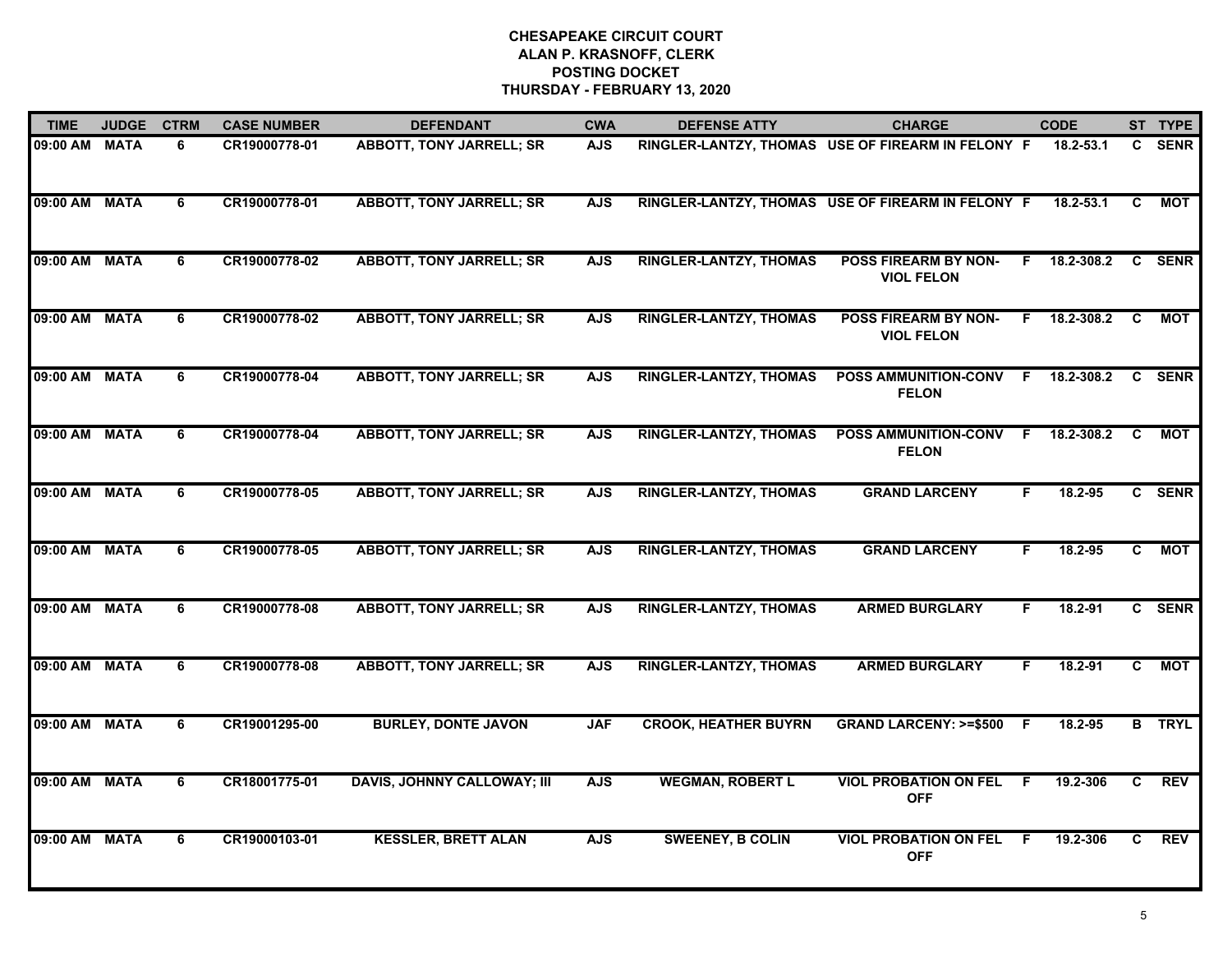| <b>TIME</b>   | <b>JUDGE</b> | <b>CTRM</b>    | <b>CASE NUMBER</b> | <b>DEFENDANT</b>                     | <b>CWA</b> | <b>DEFENSE ATTY</b>         | <b>CHARGE</b>                                  |                | <b>CODE</b> |              | ST TYPE         |
|---------------|--------------|----------------|--------------------|--------------------------------------|------------|-----------------------------|------------------------------------------------|----------------|-------------|--------------|-----------------|
| 09:00 AM      | <b>MATA</b>  | 6              | CR19001674-00      | <b>KESSLER, BRETT ALAN</b>           | <b>AJS</b> | <b>FLANDERS, JOSHUA B</b>   | <b>POSSESS</b><br><b>METHAMPHETAMINE</b>       | F.             | 18.2-250    | $\mathbf{c}$ | <b>SENT</b>     |
| 09:00 AM      | <b>MATA</b>  | 6              | CR19001674-01      | <b>KESSLER, BRETT ALAN</b>           | <b>AJS</b> | <b>FLANDERS, JOSHUA B</b>   | <b>OBSTRUCT/RESIST W/O</b><br><b>FORCE</b>     | м              | 18.2-460    |              | C SENT          |
| 09:00 AM      | <b>MATA</b>  | 6              | CR19001674-02      | <b>KESSLER, BRETT ALAN</b>           | <b>AJS</b> | <b>FLANDERS, JOSHUA B</b>   | <b>ENTER/SET IN MOTION A</b><br><b>VEHICLE</b> | $\overline{M}$ | 18.2-147    |              | C SENT          |
| 09:00 AM      | <b>MATA</b>  | 6              | CR19002129-00      | <b>KNIGHT, KARL EDUARDO</b>          | <b>JAF</b> | <b>BYRUM, ERICA</b>         | <b>POSSESS COCAINE</b>                         | F.             | 18.2-250    | B            | <b>PLEA</b>     |
| 09:00 AM MATA |              | 6              | CR04002595-00      | <b>LANKFORD, DALE SYLVESTER</b>      | <b>AJS</b> | <b>STEVE SHAMES</b>         | <b>BREAK &amp; ENTER</b>                       | F.             | A.18.2-91   | C            | <b>RR</b>       |
| 09:00 AM      | <b>MATA</b>  | 6              | CR04002595-01      | <b>LANKFORD, DALE SYLVESTER</b>      | <b>AJS</b> | <b>CROOK, HEATHER BUYRN</b> | <b>CONTEMPT-FAIL TO PAY</b><br>REST.           | M              | 19.2-358    | C.           | CAP             |
| 09:00 AM      | <b>MATA</b>  | $\overline{6}$ | CR12002062-00      | <b>LANKFORD, DALE SYLVESTER</b>      | <b>AJS</b> | <b>MANNING, DIANE</b>       | <b>FORGERY</b>                                 | F.             | 18.2-172    | C            | $\overline{RR}$ |
| 09:00 AM      | <b>MATA</b>  | 6              | CR12002062-01      | <b>LANKFORD, DALE SYLVESTER</b>      | <b>AJS</b> | <b>CROOK, HEATHER BUYRN</b> | <b>CONTEMPT-FAIL TO PAY</b><br>REST.           | М              | 19.2-358    | C            | <b>CAP</b>      |
| 09:00 AM      | <b>MATA</b>  | 6              | CR20000276-00      | <b>LEWIS, WAKEUS LEVON</b>           | <b>AMF</b> | <b>LABOUNTY, OKSANA</b>     | <b>BOND APPEAL</b>                             | $\mathbf{o}$   | 19.2-124    |              | C BOND          |
| 09:00 AM      | <b>MATA</b>  | 6              | CR19002063-00      | <b>LOPEZ-AGUILERA, NESTOR DANIEL</b> | <b>DAW</b> | FLETCHER, JOHN R            | <b>FORGERY</b>                                 | F.             | 18.2-172    |              | <b>B</b> TRYL   |
| 09:00 AM MATA |              | 6              | CR20000117-00      | <b>PRUITT, DEVON RYAN</b>            | <b>JAF</b> | <b>MUSSONI, ERIK</b>        | <b>DESTRUCT PROP W/INTENT F</b><br>$>= $1000$  |                | 18.2-137    |              | C PLEA          |
| 09:00 AM      | <b>MATA</b>  | $\overline{6}$ | CR20000117-01      | <b>PRUITT, DEVON RYAN</b>            | <b>JAF</b> | <b>MUSSONI, ERIK</b>        | DWI, 1ST (ACC)                                 | м              | A.18.2-266  | C            | <b>PLEA</b>     |
| 09:00 AM      | <b>MATA</b>  | 6              | CR20000117-02      | <b>PRUITT, DEVON RYAN</b>            | <b>JAF</b> | <b>MUSSONI, ERIK</b>        | <b>DRIV UNDER REVO/SUSP</b><br>(ACC)           | м              | B.46.2-301  | C.           | <b>PLEA</b>     |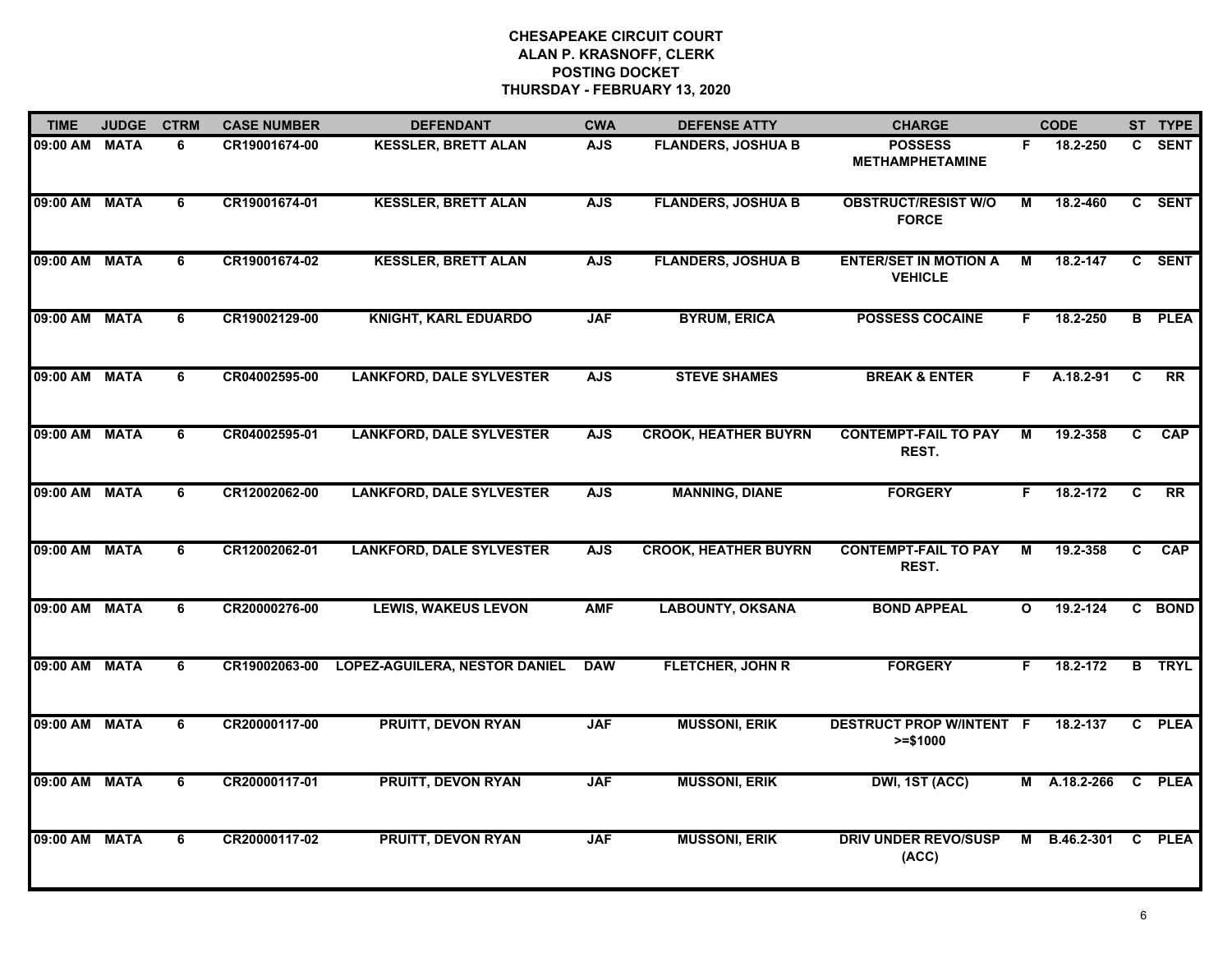| <b>TIME</b>   | <b>JUDGE</b> | <b>CTRM</b>    | <b>CASE NUMBER</b> | <b>DEFENDANT</b>                 | <b>CWA</b> | <b>DEFENSE ATTY</b>           | <b>CHARGE</b>                                                     |    | <b>CODE</b>  |              | ST TYPE         |
|---------------|--------------|----------------|--------------------|----------------------------------|------------|-------------------------------|-------------------------------------------------------------------|----|--------------|--------------|-----------------|
| 09:00 AM MATA |              | 6              | CR20000117-03      | <b>PRUITT, DEVON RYAN</b>        | <b>JAF</b> | <b>MUSSONI, ERIK</b>          | <b>HIT &amp; RUN</b>                                              |    | M B.46.2-894 | C.           | <b>PLEA</b>     |
| 09:00 AM MATA |              | 6              | CR20000117-04      | <b>PRUITT, DEVON RYAN</b>        | <b>JAF</b> | <b>MUSSONI, ERIK</b>          | ELUDE/DISREGARD POLICE- F 46.2-817(B) C PLEA<br><b>FELONY</b>     |    |              |              |                 |
| 09:00 AM MATA |              | $\overline{6}$ | CR19001233-00      | <b>ROBINSON, ALFRED MONTRELL</b> | <b>ASA</b> |                               | RINGLER-LANTZY, THOMAS ELUDE/DISREGARD POLICE- F<br><b>FELONY</b> |    | 46.2-817(B)  |              | <b>B</b> SENR   |
| 09:00 AM MATA |              | 6              | CR19001233-01      | <b>ROBINSON, ALFRED MONTRELL</b> | <b>ASA</b> | <b>RINGLER-LANTZY, THOMAS</b> | <b>DRIV UNDER</b><br><b>REVO/SUSPENSION</b>                       | М  | B.46.2-301   |              | <b>B</b> SENR   |
| 09:00 AM MATA |              | 6              | CR20000091-00      | SHERRILL, ASHLEY COURTNEY        | <b>JAF</b> | Jones, David L.               | <b>CONCEALMENT &lt;\$500 (3+)</b>                                 | -F | 18.2-103     |              | C PLEA          |
| 09:00 AM MATA |              | 6              | CR20000091-01      | <b>SHERRILL, ASHLEY COURTNEY</b> | <b>JAF</b> | Jones, David L.               | <b>POSSESS HEROIN</b>                                             | F. | 18.2-250     |              | C PLEA          |
| 09:00 AM MATA |              | 6              | CR20000091-02      | <b>SHERRILL, ASHLEY COURTNEY</b> | <b>JAF</b> | Jones, David L.               | POSSESS PARAPHERNALIA M                                           |    | 54.1-3466    | C            | <b>PLEA</b>     |
| 09:01 AM      | <b>MATA</b>  | 6              | CR16000671-01      | <b>BAILEY, LATRICIA ANN</b>      |            | SWIFT-SHERARD, Sanita A.      | <b>PROB VIOL (POSSESS</b><br><b>COCAINE)</b>                      | F  | 19.2-306     | C            | $\overline{DC}$ |
| 09:01 AM      | <b>MATA</b>  | 6              | CR18000933-00      | <b>BAILEY, LATRICIA ANN</b>      |            | <b>WENTWORTH, RACHEL</b>      | <b>PETIT LARCENY 3RD+</b><br><b>OFFENSE</b>                       | F  | 18.2-96      | C.           | DC              |
| 09:01 AM MATA |              | 6              | CR18000933-01      | <b>BAILEY, LATRICIA ANN</b>      |            | <b>WENTWORTH, RACHEL</b>      | <b>POSSESS COCAINE</b>                                            | F. | 18.2-250     | $\mathbf{C}$ | $\overline{DC}$ |
| 09:01 AM MATA |              | 6              | CR18000933-02      | <b>BAILEY, LATRICIA ANN</b>      |            | <b>WENTWORTH, RACHEL</b>      | <b>GRAND LARCENY</b>                                              | F. | 18.2-95      | C.           | DC              |
| 09:01 AM MATA |              | 6              | CR16001822-06      | <b>BAKER, CRYSTAL ESTELLE</b>    |            | <b>ALOUPAS, CARMELOU</b>      | PROB VIOL P LARCENY 3RD F                                         |    | 19.2-306     | C            | $\overline{DC}$ |
| 09:01 AM MATA |              | 6              | CR16001822-07      | <b>BAKER, CRYSTAL ESTELLE</b>    |            | <b>ALOUPAS, CARMELOU</b>      | <b>PROB VIOL POSSESS</b><br><b>FENTANYL</b>                       | F  | 19.2-306     | C            | $\overline{DC}$ |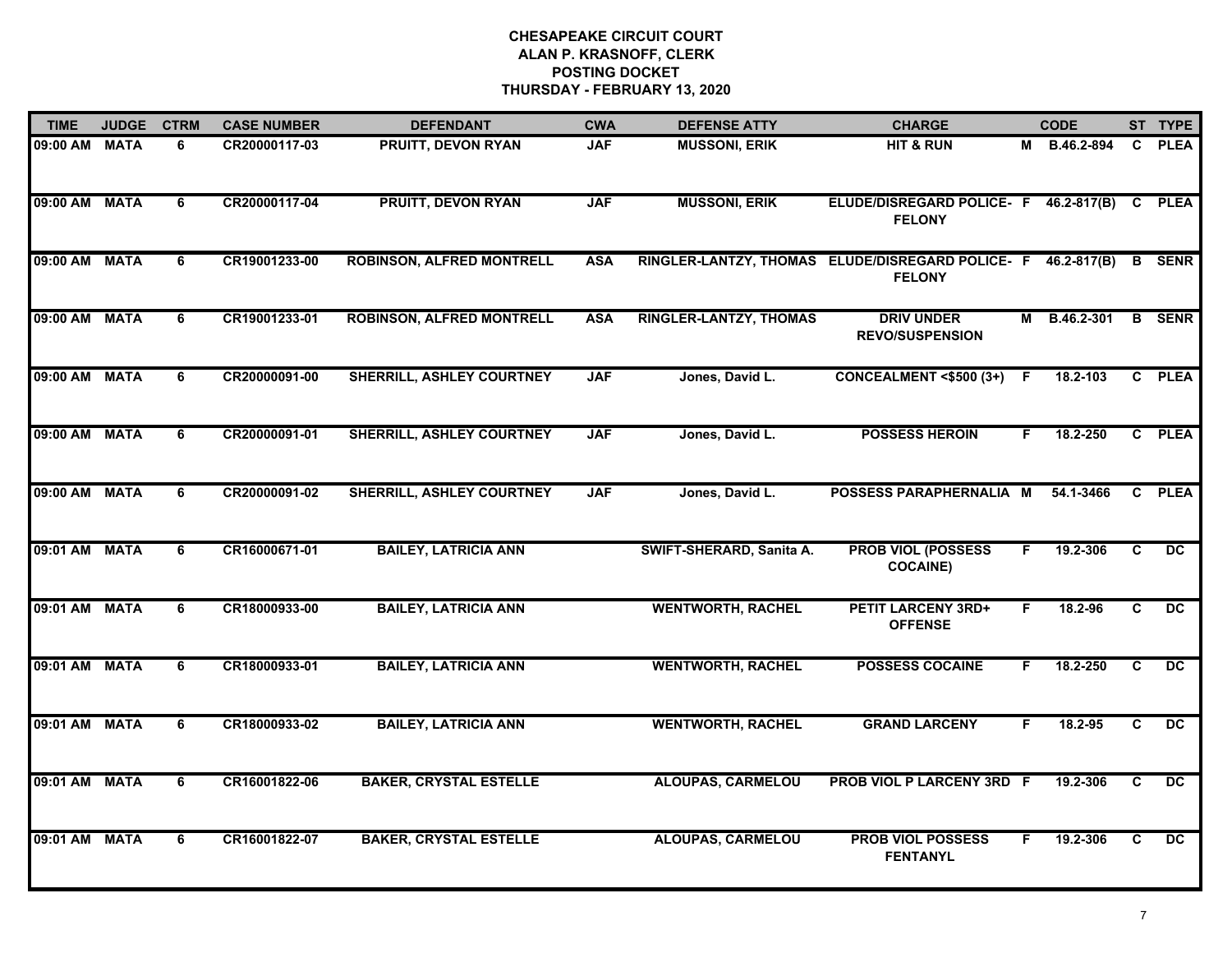| <b>TIME</b>   | <b>JUDGE</b> | <b>CTRM</b> | <b>CASE NUMBER</b> | <b>DEFENDANT</b>                 | <b>CWA</b> | <b>DEFENSE ATTY</b>         | <b>CHARGE</b>                                 |                | <b>CODE</b> |                | ST TYPE         |
|---------------|--------------|-------------|--------------------|----------------------------------|------------|-----------------------------|-----------------------------------------------|----------------|-------------|----------------|-----------------|
| 09:01 AM MATA |              | 6           | CR16001822-08      | <b>BAKER, CRYSTAL ESTELLE</b>    |            | <b>ALOUPAS, CARMELOU</b>    | <b>PROB VIOL POSS</b><br><b>PARAPHERNALIA</b> | М              | 19.2-306    | C              | DC.             |
| 09:01 AM MATA |              | 6           | CR18001152-02      | <b>BAKER, CRYSTAL ESTELLE</b>    |            | <b>ALOUPAS, CARMELOU</b>    | <b>PROB VIOL POSSESS</b><br><b>FENTANYL</b>   | F.             | 19.2-306    | $\overline{c}$ | $\overline{DC}$ |
| 09:01 AM MATA |              | 6           | CR18001152-03      | <b>BAKER, CRYSTAL ESTELLE</b>    |            | <b>ALOUPAS, CARMELOU</b>    | <b>PROB VIOL POSSESS</b><br><b>COCAINE</b>    | F.             | 19.2-306    | C.             | $\overline{DC}$ |
| 09:01 AM MATA |              | 6           | CR18001368-00      | <b>CLARK, DAVID ASHBERRY; JR</b> |            | <b>BARLOW, JASON</b>        | <b>PETIT LARCENY: 3RD+</b><br><b>OFFENSE</b>  | F.             | 18.2-96     | C              | DC.             |
| 09:01 AM MATA |              | 6           | CR16000546-02      | <b>COMFORT, ADRIENNE RENEE</b>   |            | Spencer, Jo Anne            | VIO PROB (POSS COCAINE) F                     |                | 19.2-306    | C              | DC.             |
| 09:01 AM MATA |              | 6           | CR17002122-00      | <b>CONOVER, CHASE ALLEN</b>      |            | <b>BARLOW, JASON A</b>      | <b>POSSESS</b><br><b>METHAMPHETAMINE</b>      |                | 18.2-250    | в              | $\overline{DC}$ |
| 09:01 AM MATA |              | 6           | CR11001356-02      | <b>CUETO, GINGER MARIE</b>       |            | <b>BLACK, HUGH E; III</b>   | <b>VIOL PROBATION ON FEL</b><br><b>OFF</b>    | F.             | 19.2-306    | C              | DC.             |
| 09:01 AM MATA |              | 6           | CR11001759-02      | <b>CUETO, GINGER MARIE</b>       |            | <b>BLACK, HUGH E; III</b>   | <b>VIOL PROBATION ON FEL</b><br><b>OFF</b>    | $\overline{F}$ | 19.2-306    | $\overline{c}$ | $\overline{DC}$ |
| 09:01 AM MATA |              | 6           | CR16000708-06      | <b>DOWNER, CAYTLIN ELIZABETH</b> |            | <b>SINGLETON, KENNETH L</b> | <b>VIOL PROBATION ON FEL</b><br><b>OFF</b>    | -F             | 19.2-306    | C              | <b>DC</b>       |
| 09:01 AM MATA |              | 6           | CR05A01085-01      | <b>DUNNING, MORGAN JAY</b>       |            | <b>OXENHAM, CARA P</b>      | <b>VIOL PROBATION ON FEL</b><br><b>OFF</b>    | -F             | 19.2-306    | C              | DC.             |
| 09:01 AM MATA |              | 6           | CR08001765-01      | <b>DUNNING, MORGAN JAY</b>       |            | <b>OXENHAM, CARA P</b>      | <b>VIOL PROBATION ON FEL</b><br><b>OFF</b>    |                | 19.2-306    | C              | $\overline{DC}$ |
| 09:01 AM MATA |              | 6           | CR11001680-01      | <b>DUNNING, MORGAN JAY</b>       |            | <b>OXENHAM, CARA P</b>      | <b>VIOL PROBATION ON FEL</b><br><b>OFF</b>    | F.             | 19.2-306    | C              | DC              |
| 09:01 AM      | <b>MATA</b>  | 6           | CR14001882-02      | <b>GAMBRELL, FLOYD DEE</b>       |            | Mason, G. Jeffrey           | <b>VIOL PROB (POSS HEROIN) F</b>              |                | 19.2-306    | C.             | $\overline{DC}$ |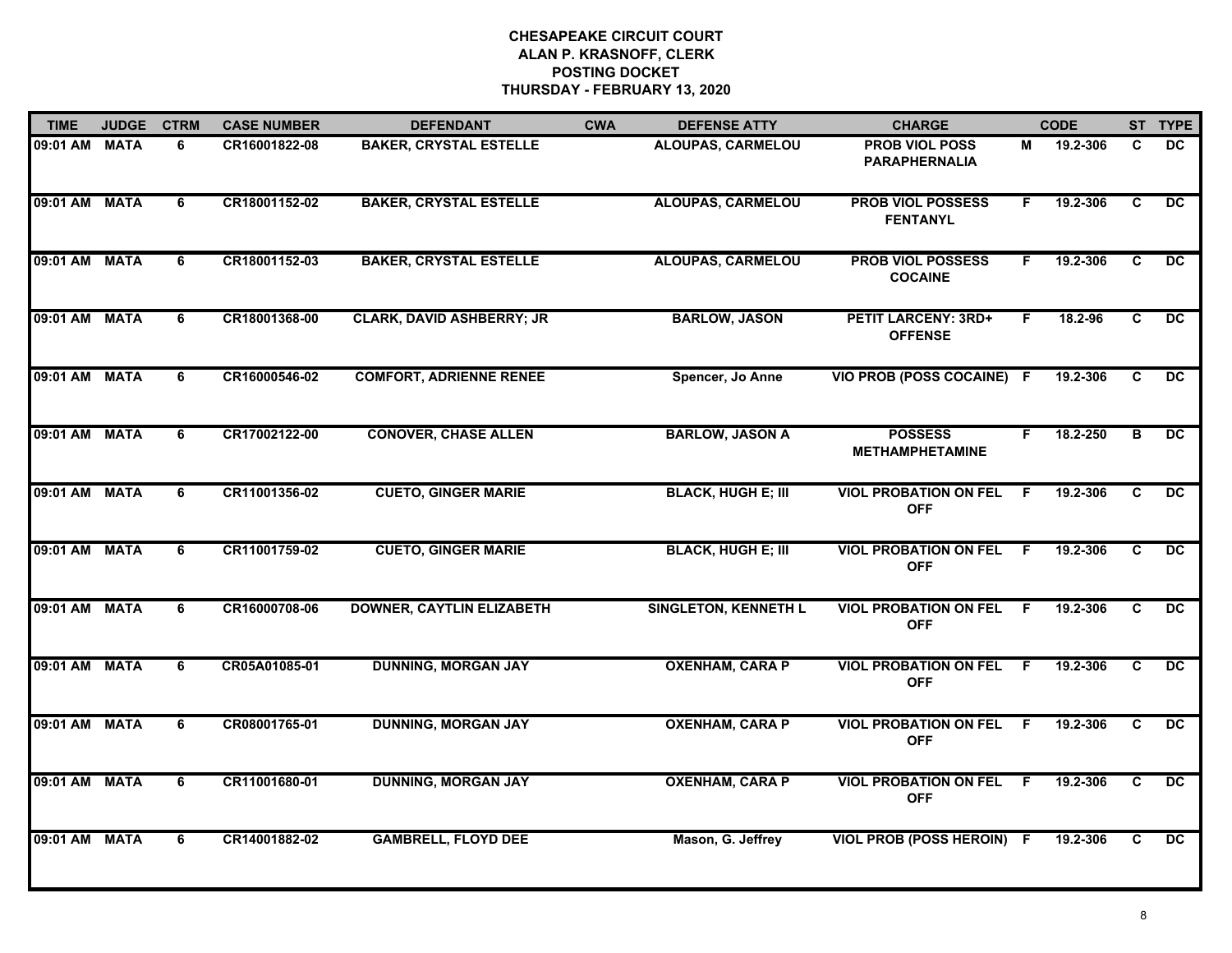| <b>TIME</b>   | <b>JUDGE</b> | <b>CTRM</b> | <b>CASE NUMBER</b> | <b>DEFENDANT</b>               | <b>CWA</b> | <b>DEFENSE ATTY</b>     | <b>CHARGE</b>                                   |     | <b>CODE</b> |                | ST TYPE         |
|---------------|--------------|-------------|--------------------|--------------------------------|------------|-------------------------|-------------------------------------------------|-----|-------------|----------------|-----------------|
| 09:01 AM MATA |              | 6           | CR14001882-03      | <b>GAMBRELL, FLOYD DEE</b>     |            | Mason, G. Jeffrey       | VIOL PROB (HABITUAL OFF- F<br>PRIOR)            |     | 19.2-306    | C              | <b>DC</b>       |
| 09:01 AM MATA |              | 6           | CR13002311-03      | <b>GRANT, JAMES ARNOLD; JR</b> |            | <b>SWEENEY, B COLIN</b> | <b>VIOL PROBATION ON FEL</b><br><b>OFF</b>      | - F | 19.2-306    | C              | $\overline{DC}$ |
| 09:01 AM      | <b>MATA</b>  | 6           | CR14000600-01      | <b>GRANT, JAMES ARNOLD; JR</b> |            | <b>MELTON, JAMES</b>    | <b>VIOL PROBATION ON FEL</b><br><b>OFF</b>      | F.  | 19.2-306    | C              | $\overline{DC}$ |
| 09:01 AM      | <b>MATA</b>  | 6           | CR17000057-03      | <b>HAMIL, RAVEN NICOLE</b>     |            | <b>BOUCHARD, JULIAN</b> | <b>PROB VIOL POSSESS</b><br><b>HEROIN</b>       | F   | 19.2-306    | C              | <b>DC</b>       |
| 09:01 AM MATA |              | 6           | CR18001153-03      | <b>HAMIL, RAVEN NICOLE</b>     |            | <b>BOUCHARD, JULIAN</b> | <b>PROB VIOL POSSESS</b><br><b>HEROIN</b>       | F.  | 19.2-306    | C              | DC.             |
| 09:01 AM MATA |              | 6           | CR18001153-04      | <b>HAMIL, RAVEN NICOLE</b>     |            | <b>BOUCHARD, JULIAN</b> | <b>PROB VIOL POSSESS</b><br><b>COCAINE</b>      | F   | 19.2-306    | C              | $\overline{DC}$ |
| 09:01 AM MATA |              | 6           | CR17000042-07      | <b>HAMMEREN, CLAUDIA ANNE</b>  |            | <b>SWEENEY, B COLIN</b> | <b>PROB VIOL (POSSESS</b><br><b>HEROIN)</b>     | F   | 19.2-306    | C              | $\overline{DC}$ |
| 09:01 AM      | <b>MATA</b>  | 6           | CR17000042-08      | <b>HAMMEREN, CLAUDIA ANNE</b>  |            | <b>SWEENEY, B COLIN</b> | <b>PROB VIOL (POSSESS</b><br><b>HEROIN)</b>     | F   | 19.2-306    | $\overline{c}$ | $\overline{DC}$ |
| 09:01 AM MATA |              | 6           | CR17000042-10      | <b>HAMMEREN, CLAUDIA ANNE</b>  |            | <b>SWEENEY, B COLIN</b> | <b>GD BEH VIOL(POSS CONTR M</b><br>PARAPH)      |     | 19.2-306    | C              | <b>DC</b>       |
| 09:01 AM MATA |              | 6           | CR17000042-12      | HAMMEREN, CLAUDIA ANNE         |            | <b>SWEENEY, B COLIN</b> | <b>GD BEH VIOL(POSS CONTR M</b><br>PARAPH)      |     | 19.2-306    | C              | <b>DC</b>       |
| 09:01 AM MATA |              | 6           | CR17000042-13      | <b>HAMMEREN, CLAUDIA ANNE</b>  |            | <b>SWEENEY, B COLIN</b> | <b>GOOD BEHAV VIOL (DUI: 1ST M</b><br>OFF)      |     | 19.2-306    | C              | $\overline{DC}$ |
| 09:01 AM MATA |              | 6           | CR17000042-14      | <b>HAMMEREN, CLAUDIA ANNE</b>  |            | <b>SWEENEY, B COLIN</b> | <b>GD BEH VIOL(DRIV ON</b><br><b>REV'D LIC)</b> | М   | 19.2-306    | C              | $\overline{DC}$ |
| 09:01 AM MATA |              | 6           | CR18000716-00      | <b>HAMMEREN, CLAUDIA ANNE</b>  |            | <b>HOGAN, DANIEL</b>    | <b>GRAND LARCENY</b>                            | F.  | 18.2-95     | C              | $\overline{DC}$ |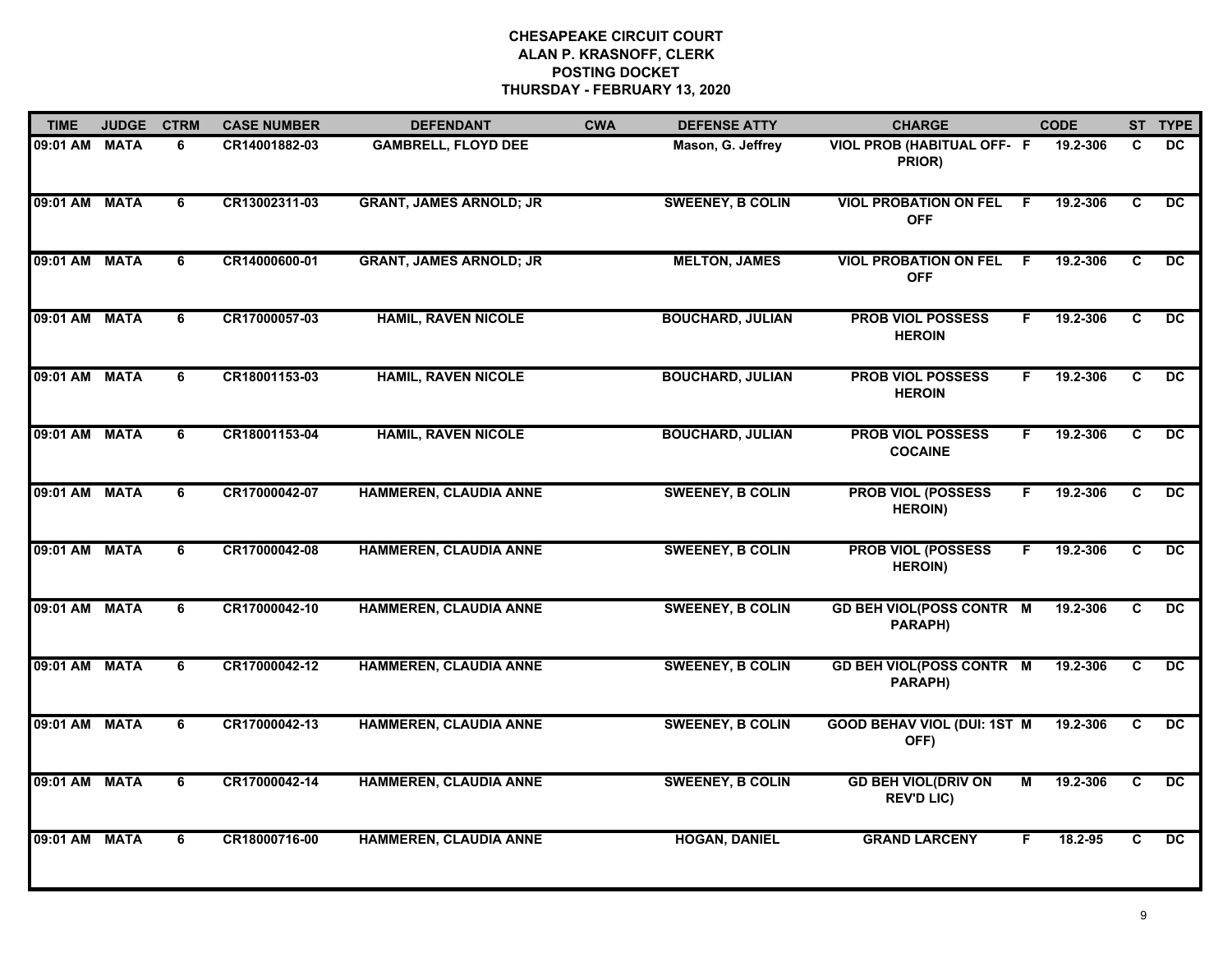| <b>TIME</b>   | <b>JUDGE</b> | <b>CTRM</b>    | <b>CASE NUMBER</b> | <b>DEFENDANT</b>                | <b>CWA</b> | <b>DEFENSE ATTY</b>           | <b>CHARGE</b>                                     |     | <b>CODE</b>     |                         | ST TYPE         |
|---------------|--------------|----------------|--------------------|---------------------------------|------------|-------------------------------|---------------------------------------------------|-----|-----------------|-------------------------|-----------------|
| 09:01 AM MATA |              | 6              | CR18000716-01      | HAMMEREN, CLAUDIA ANNE          |            | <b>MUSSONI, ERIK</b>          | <b>STOLEN PROPERTY</b>                            |     | F 18.2-108.01   | C.                      | <b>DC</b>       |
| 09:01 AM MATA |              | 6              | CR18000716-02      | <b>HAMMEREN, CLAUDIA ANNE</b>   |            | <b>MUSSONI, ERIK</b>          | <b>OBTAIN MONEY</b><br><b>FALSELY/INT FRAUD</b>   | М   | 18.2-178        | C                       | $\overline{DC}$ |
| 09:01 AM      | <b>MATA</b>  | 6              | CR18000935-00      | <b>JAMES, HEATHER MARIE</b>     |            | <b>WOOTEN, MATTHEW C</b>      | <b>POSSESS HEROIN</b>                             | F.  | 18.2-250        | $\overline{c}$          | $\overline{DC}$ |
| 09:01 AM MATA |              | 6              | CR17000976-00      | <b>KARNES, LOREN ALBERTSON</b>  |            | <b>HOLDER, WILLIAM JOSHUA</b> | <b>POSSESS FENTANYL</b>                           | F   | 18.2-250        | в                       | <b>DC</b>       |
| 09:01 AM MATA |              | 6              | CR17000976-01      | <b>KARNES, LOREN ALBERTSON</b>  |            | <b>HOLDER, WILLIAM JOSHUA</b> | <b>POSSESS PARPHERNALIA</b>                       | M   | 54.1-3466       | в                       | <b>DC</b>       |
| 09:01 AM MATA |              | 6              | CR17000976-02      | <b>KARNES, LOREN ALBERTSON</b>  |            | <b>HOLDER, WILLIAM JOSHUA</b> | <b>POSSESS MARIJUANA</b>                          |     | M 18.2-250.1    | B                       | DC.             |
| 09:01 AM MATA |              | 6              | CR17001340-00      | <b>KARNES, LOREN ALBERTSON</b>  |            | <b>FLANDERS, JOSHUA B</b>     | <b>CONSPIRE TO COMMIT</b><br><b>LARCENY</b>       | F   | $18.2 - 23$     | C                       | $\overline{DC}$ |
| 09:01 AM      | <b>MATA</b>  | 6              | CR17001340-01      | <b>KARNES, LOREN ALBERTSON</b>  |            | <b>FLANDERS, JOSHUA B</b>     | <b>GRAND LARCENY</b>                              | F.  | 18.2-95         | $\overline{c}$          | $\overline{DC}$ |
| 09:01 AM      | <b>MATA</b>  | 6              | CR17001340-02      | <b>KARNES, LOREN ALBERTSON</b>  |            | <b>FLANDERS, JOSHUA B</b>     | <b>LARCENY W/INTENT TO</b><br><b>SELL</b>         |     | F 18.2-108.01 C |                         | DC.             |
| 09:01 AM MATA |              | 6              | CR17001340-03      | <b>KARNES, LOREN ALBERTSON</b>  |            | <b>FLANDERS, JOSHUA B</b>     | <b>OBTAIN MONEY BY FALSE F</b><br><b>PRETENSE</b> |     | 18.2-178        | C                       | <b>DC</b>       |
| 09:01 AM MATA |              | 6              | CR17001340-05      | <b>KARNES, LOREN ALBERTSON</b>  |            | <b>FLANDERS, JOSHUA B</b>     | <b>GRAND LARCENY</b>                              | F   | 18.2-95         | C.                      | DC              |
| 09:01 AM MATA |              | 6              | CR10000091-03      | <b>KLEMSTINE, NATHAN ROBERT</b> |            | <b>SPENCER, JOANNE</b>        | <b>VIOL PROBATION ON FEL</b><br><b>OFF</b>        | - F | 19.2-306        | C                       | $\overline{DC}$ |
| 09:01 AM      | <b>MATA</b>  | $\overline{6}$ | CR15001732-00      | <b>KLEMSTINE, NATHAN ROBERT</b> |            | <b>SPENCER, JO ANNE</b>       | <b>ELUDE</b>                                      | F.  | 46.2-817        | $\overline{\mathbf{c}}$ | $\overline{DC}$ |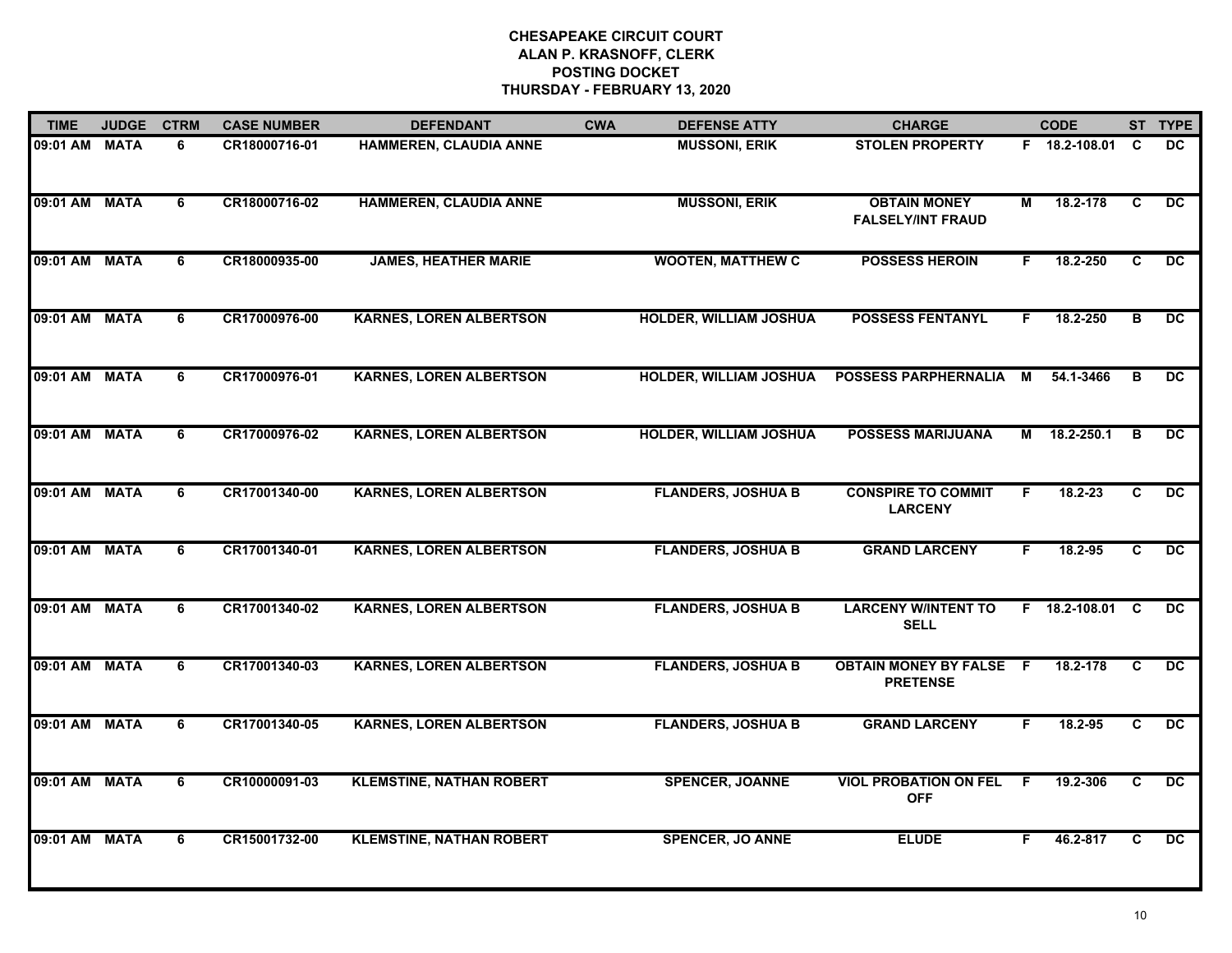| <b>TIME</b>   | <b>JUDGE</b> | <b>CTRM</b> | <b>CASE NUMBER</b> | <b>DEFENDANT</b>                         | <b>CWA</b> | <b>DEFENSE ATTY</b>       | <b>CHARGE</b>                                   |                | <b>CODE</b> |                | ST TYPE         |
|---------------|--------------|-------------|--------------------|------------------------------------------|------------|---------------------------|-------------------------------------------------|----------------|-------------|----------------|-----------------|
| 09:01 AM      | <b>MATA</b>  | 6           | CR06A01886-01      | LITTLE, JEDEDIAH WILLIAM                 |            | <b>SHANNON, KRISTEN M</b> | <b>PROB VIOL(POSS</b><br><b>BURGLARS TOOLS)</b> | F.             | 19.2-306    | C              | <b>DC</b>       |
| 09:01 AM MATA |              | 6           | CR06A01887-01      | LITTLE, JEDEDIAH WILLIAM                 |            | <b>SHANNON, KRISTEN M</b> | <b>PROB VIOL</b><br>(CONCEALMENT)               | F.             | 19.2-306    | $\overline{c}$ | DC.             |
| 09:01 AM      | <b>MATA</b>  | 6           | CR12001284-05      | LITTLE, JEDEDIAH WILLIAM                 |            | <b>SHANNON, KRISTEN M</b> | <b>PROB VIOL (GRAND</b><br><b>LARCENY)</b>      | F.             | 19.2-306    | C.             | $\overline{DC}$ |
| 09:01 AM MATA |              | 6           | CR12001284-06      | LITTLE, JEDEDIAH WILLIAM                 |            | <b>SHANNON, KRISTEN M</b> | <b>PROB VIOL (TRESPASS)</b>                     | М              | 19.2-306    | C              | DC.             |
| 09:01 AM MATA |              | 6           | CR12001284-07      | LITTLE, JEDEDIAH WILLIAM                 |            | <b>SHANNON, KRISTEN M</b> | <b>PROB VIOL (GRAND</b><br><b>LARCENY)</b>      | F.             | 19.2-306    | C.             | DC              |
| 09:01 AM MATA |              | 6           | CR11001989-08      | <b>MILLS, JAMES DAVID</b>                |            | SWIFT-SHERARD, Sanita A.  | <b>PROB VIOL (POSSESS</b><br><b>COCAINE)</b>    | F              | 19.2-306    | C              | $\overline{DC}$ |
| 09:01 AM MATA |              | 6           | CR17002232-06      | <b>MILLS, LOGAN SHAWN</b>                |            | <b>SHANNON, KRISTEN M</b> | <b>PROB VIOL GRAND</b><br><b>LARCENY</b>        | F              | 19.2-306    | C              | $\overline{DC}$ |
| 09:01 AM      | <b>MATA</b>  | 6           | CR17002232-07      | <b>MILLS, LOGAN SHAWN</b>                |            | <b>SHANNON, KRISTEN M</b> | <b>PROB VIOL OBT MNY FLS</b><br><b>PRTNS</b>    | $\overline{M}$ | 19.2-306    | $\overline{c}$ | $\overline{DC}$ |
| 09:01 AM      | <b>MATA</b>  | 6           | CR12001883-01      | PITTS-WORRELL, PATIENCE<br><b>PATRIC</b> |            | <b>DUNN, JASON A</b>      | <b>VIOL PROBATION ON FEL</b><br><b>OFF</b>      | -F             | 19.2-306    | C              | <b>DC</b>       |
| 09:01 AM MATA |              | 6           | CR12003172-01      | PITTS-WORRELL, PATIENCE<br><b>PATRIC</b> |            | <b>DUNN, JASON A</b>      | <b>VIOL PROBATION ON FEL</b><br><b>OFF</b>      | F.             | 19.2-306    | C              | <b>DC</b>       |
| 09:01 AM MATA |              | 6           | CR09001221-02      | <b>PODRUCHNY, BETH ANN</b>               |            | <b>ALOUPAS, CARMELOU</b>  | <b>PROB VIOL FORGERY</b>                        | F.             | 19.2-306    | C              | $\overline{DC}$ |
| 09:01 AM MATA |              | 6           | CR12001648-03      | <b>REED, JONATHAN PATRICK</b>            |            | <b>JELICH, JOHN</b>       | <b>PROB VIOL (PETIT LARC.- F</b><br>3RD)        |                | 19.2-306    | C              | $\overline{DC}$ |
| 09:01 AM MATA |              | 6           | CR12001766-03      | <b>REED, JONATHAN PATRICK</b>            |            | <b>JELICH, JOHN</b>       | <b>PROB VIOL (PETIT LARC.- F</b><br>3RD)        |                | 19.2-306    | C              | $\overline{DC}$ |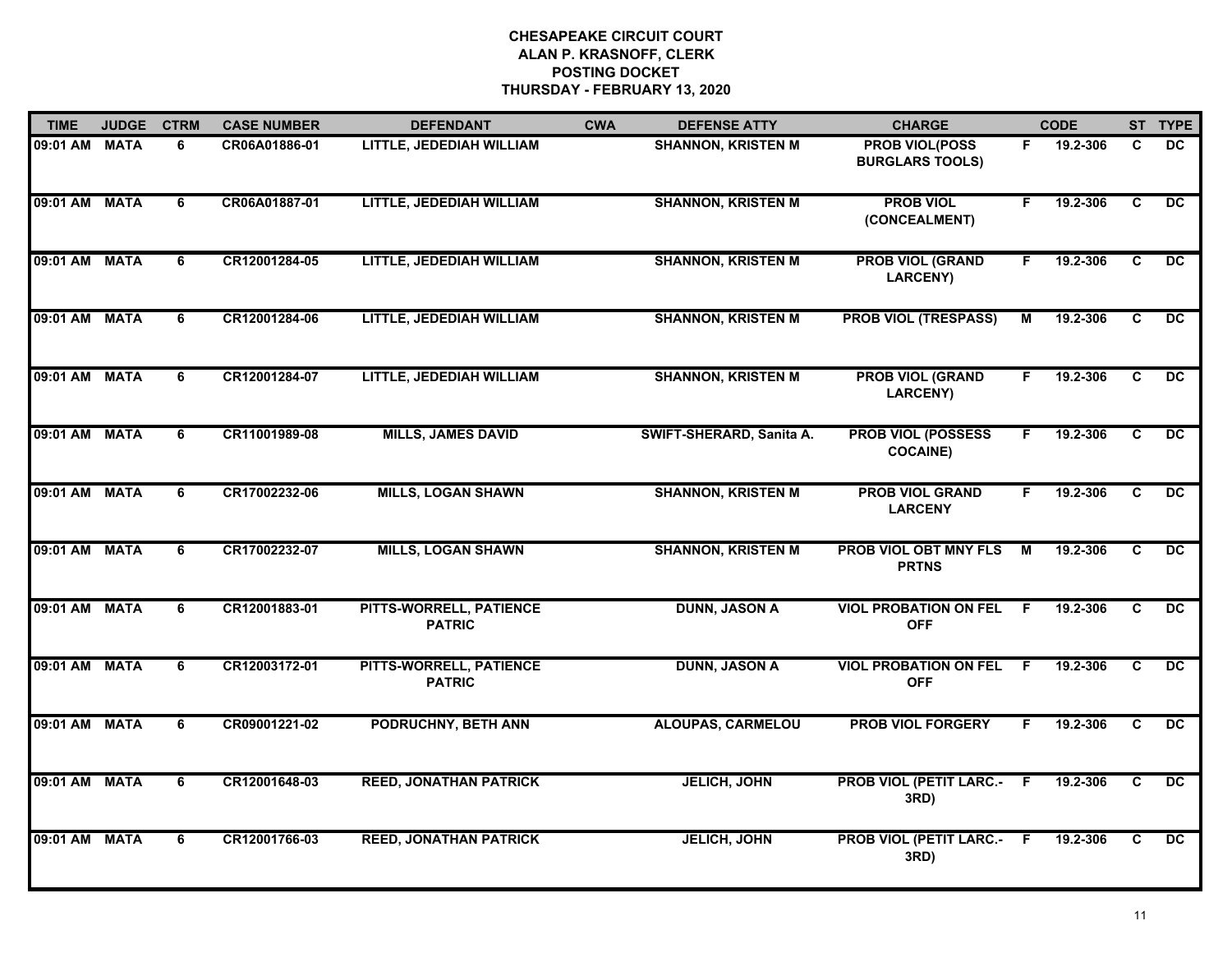| <b>TIME</b>   | <b>JUDGE</b> | <b>CTRM</b>    | <b>CASE NUMBER</b> | <b>DEFENDANT</b>                  | <b>CWA</b> | <b>DEFENSE ATTY</b>           | <b>CHARGE</b>                               |    | <b>CODE</b> |                         | ST TYPE         |
|---------------|--------------|----------------|--------------------|-----------------------------------|------------|-------------------------------|---------------------------------------------|----|-------------|-------------------------|-----------------|
| 09:01 AM MATA |              | 6              | CR15000085-02      | <b>REED, JONATHAN PATRICK</b>     |            | <b>JELICH, JOHN</b>           | <b>PROB VIOL (POSSESS</b><br><b>HEROIN)</b> | F  | 19.2-306    | C                       | <b>DC</b>       |
| 09:01 AM MATA |              | 6              | CR08001825-01      | <b>ROSS, CALVIN LIONEL</b>        |            | <b>TAYLOR, MATTHEW T; SR</b>  | <b>PROB VIOL (GRAND</b><br>LARCENY)         | F  | 19.2-306    | C                       | $\overline{DC}$ |
| 09:01 AM      | <b>MATA</b>  | 6              | CR08001825-01      | <b>ROSS, CALVIN LIONEL</b>        |            | <b>TAYLOR, MATTHEW T; SR</b>  | <b>PROB VIOL (GRAND</b><br><b>LARCENY)</b>  | F. | 19.2-306    | $\overline{\mathbf{c}}$ | RE              |
| 09:01 AM      | <b>MATA</b>  | 6              | CR17001150-01      | <b>SHELTON, JOSHUA REED</b>       |            | <b>OXENHAM, CARA P</b>        | <b>VIOL PROBATION OF MISD</b><br><b>OFF</b> | М  | 19.2-306    | C                       | <b>DC</b>       |
| 09:01 AM MATA |              | 6              | CR18002096-00      | <b>SHELTON, JOSHUA REED</b>       |            | <b>FORSTIE, AARON</b>         | <b>POSSESS COCAINE</b>                      | F. | 18.2-250    | C                       | <b>DC</b>       |
| 09:01 AM MATA |              | 6              | CR16001617-02      | SILVERTHORNE, KEVIN ROBERT        |            | Spencer, Jo Anne              | <b>VIOL PROBATION (G/L)</b>                 | F  | 19.2-306    | C                       | DC.             |
| 09:01 AM MATA |              | 6              | CR16001622-03      | SILVERTHORNE, KEVIN ROBERT        |            | Spencer, Jo Anne              | <b>VIOL PROBATION</b><br>(SHPLFT/CONCEL)    | F  | 19.2-306    | C                       | $\overline{DC}$ |
| 09:01 AM      | <b>MATA</b>  | 6              | CR17001831-05      | SILVERTHORNE, KEVIN ROBERT        |            | Spencer, Jo Anne              | <b>PROB VIOL POSSESS</b><br><b>COCAINE</b>  | F. | 19.2-306    | $\overline{c}$          | $\overline{DC}$ |
| 09:01 AM      | <b>MATA</b>  | 6              | CR17001831-06      | <b>SILVERTHORNE, KEVIN ROBERT</b> |            | Spencer, Jo Anne              | PROB VIOL PETIT LARCENY F<br>3RD            |    | 19.2-306    | C                       | DC.             |
| 09:01 AM MATA |              | 6              | CR17001831-07      | SILVERTHORNE, KEVIN ROBERT        |            | Spencer, Jo Anne              | PROB VIOL PETIT LARCENY F<br>3RD            |    | 19.2-306    | C                       | <b>DC</b>       |
| 09:01 AM MATA |              | 6              | CR17001831-08      | SILVERTHORNE, KEVIN ROBERT        |            | Spencer, Jo Anne              | <b>PROB VIOL PETIT LARCENY F</b><br>3RD     |    | 19.2-306    | C                       | DC.             |
| 09:01 AM MATA |              | 6              | CR17001831-09      | SILVERTHORNE, KEVIN ROBERT        |            | Spencer, Jo Anne              | <b>PROB VIOL PETIT LARCENY F</b><br>3RD     |    | 19.2-306    | C                       | $\overline{DC}$ |
| 09:01 AM      | <b>MATA</b>  | $\overline{6}$ | CR19001827-00      | <b>SILVERTHORNE, KEVIN ROBERT</b> |            | <b>RINGLER-LANTZY, THOMAS</b> | <b>POSSESS</b><br><b>METHAMPHETAMINE</b>    | F  | 18.2-250    | $\overline{c}$          | $\overline{DC}$ |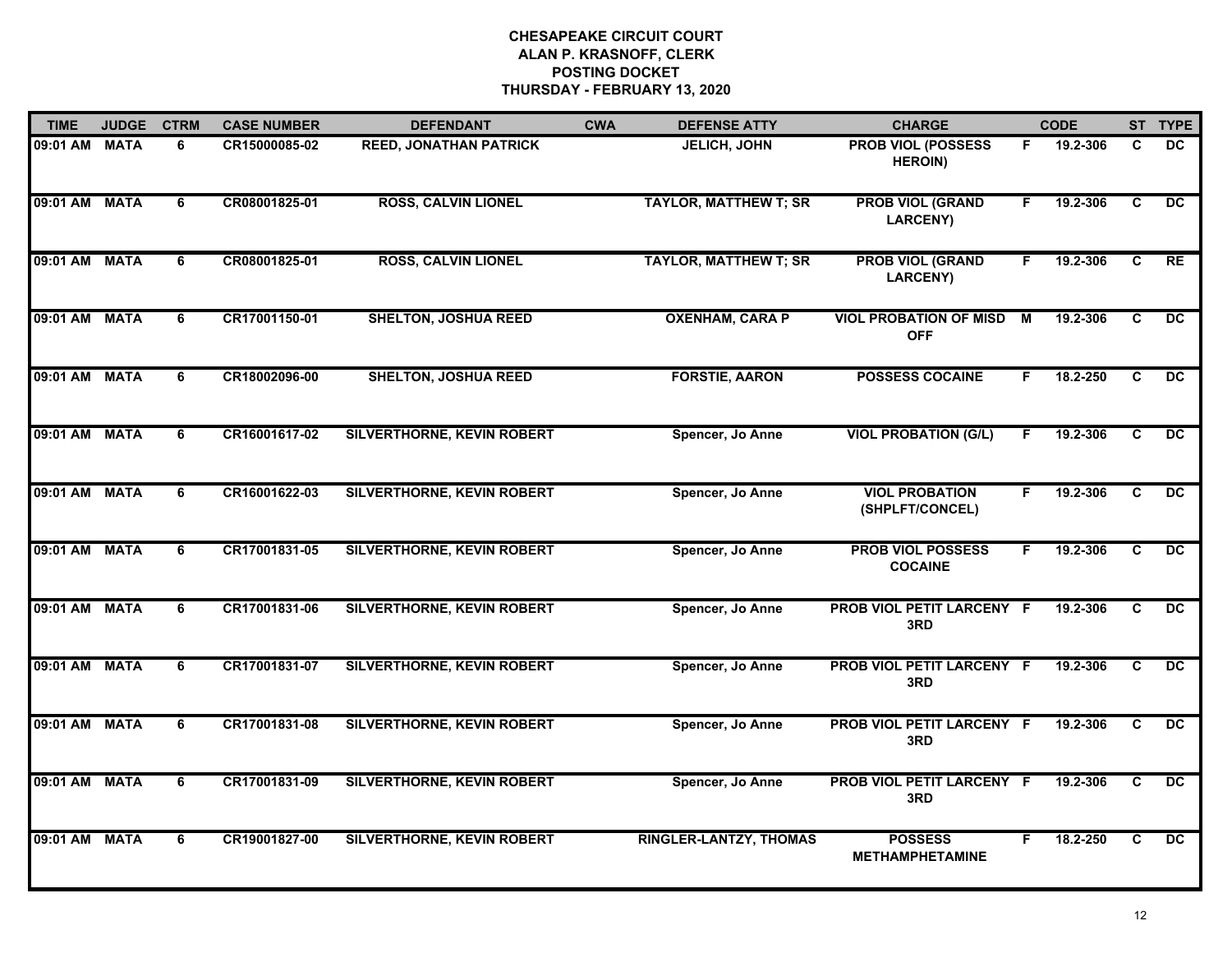| <b>TIME</b>   | <b>JUDGE</b> | <b>CTRM</b> | <b>CASE NUMBER</b> | <b>DEFENDANT</b>                  | <b>CWA</b> | <b>DEFENSE ATTY</b>      | <b>CHARGE</b>                                   |    | <b>CODE</b> |                         | ST TYPE         |
|---------------|--------------|-------------|--------------------|-----------------------------------|------------|--------------------------|-------------------------------------------------|----|-------------|-------------------------|-----------------|
| 09:01 AM MATA |              | 6           | CR19001827-01      | SILVERTHORNE, KEVIN ROBERT        |            | RINGLER-LANTZY, THOMAS   | <b>UNAUTH POSSESSION:</b><br><b>DRUG PARA</b>   |    | M 54.1-3466 | C                       | DC.             |
| 09:01 AM MATA |              | 6           | CR16000711-03      | <b>STEPHENS, WHITNEY MELISSA</b>  |            | Buyrn, William E.        | <b>PROB VIOL (PETIT</b><br><b>LARCENY: 3RD)</b> | F. | 19.2-306    | C                       | DC.             |
| 09:01 AM MATA |              | 6           | CR16000711-04      | <b>STEPHENS, WHITNEY MELISSA</b>  |            | Buyrn, William E.        | <b>PROB VIOL (POSSESS</b><br><b>HEROIN)</b>     | F. | 19.2-306    | $\overline{\mathbf{c}}$ | $\overline{DC}$ |
| 09:01 AM MATA |              | 6           | CR16001178-07      | <b>STEPHENS, WHITNEY MELISSA</b>  |            | Buyrn, William E.        | <b>PROB VIOL (CREDIT CARD</b><br>THEFT)         | F. | 19.2-306    | C                       | <b>DC</b>       |
| 09:01 AM MATA |              | 6           | CR16001178-08      | <b>STEPHENS, WHITNEY MELISSA</b>  |            | Buyrn, William E.        | <b>PROB VIOL(PETIT LARC-</b><br>3RD+ OFF)       | F. | 19.2-306    | C                       | DC.             |
| 09:01 AM MATA |              | 6           | CR17001129-00      | <b>TEW, CYNTHIA RAE</b>           |            | <b>SACKS, ANDREW</b>     | <b>POSSESS HEROIN</b>                           | F. | 18.2-250    | в                       | $\overline{DC}$ |
| 09:01 AM MATA |              | 6           | CR17001129-01      | <b>TEW, CYNTHIA RAE</b>           |            | <b>SACKS, ANDREW</b>     | <b>PETIT LARCENY</b>                            | М  | 18.2-96     | в                       | $\overline{DC}$ |
| 09:01 AM MATA |              | 6           | CR17001129-02      | <b>TEW, CYNTHIA RAE</b>           |            | <b>SACKS, ANDREW</b>     | <b>POSSESS FENTANYL</b>                         | F  | 18.2-250    | C                       | $\overline{DC}$ |
| 09:01 AM MATA |              | 6           | CR08002968-02      | <b>TOLSON, CHRISTOPHER ROBERT</b> |            | <b>PASS, STEPHANIE P</b> | <b>VIOL PROBATION ON FEL</b><br><b>OFF</b>      | F. | 19.2-306    | C.                      | <b>DC</b>       |
| 09:01 AM MATA |              | 6           | CR09003527-01      | <b>TOLSON, CHRISTOPHER ROBERT</b> |            |                          | <b>VIOL PROBATION ON FEL</b><br><b>OFF</b>      | F. | 19.2-306    | C                       | <b>DC</b>       |
| 09:01 AM MATA |              | 6           | CR09003528-01      | <b>TOLSON, CHRISTOPHER ROBERT</b> |            | <b>PASS, STEPHANIE P</b> | <b>VIOL PROBATION ON FEL</b><br><b>OFF</b>      | -F | 19.2-306    | C.                      | DC.             |
| 09:01 AM MATA |              | 6           | CR09003529-01      | <b>TOLSON, CHRISTOPHER ROBERT</b> |            | <b>PASS, STEPHANIE P</b> | <b>VIOL PROBATION ON FEL</b><br><b>OFF</b>      | F. | 19.2-306    | C                       | DC.             |
| 09:01 AM MATA |              | 6           | CR09003530-01      | <b>TOLSON, CHRISTOPHER ROBERT</b> |            | <b>PASS, STEPHANIE P</b> | <b>VIOL PROBATION ON FEL</b><br><b>OFF</b>      | -F | 19.2-306    | C                       | $\overline{DC}$ |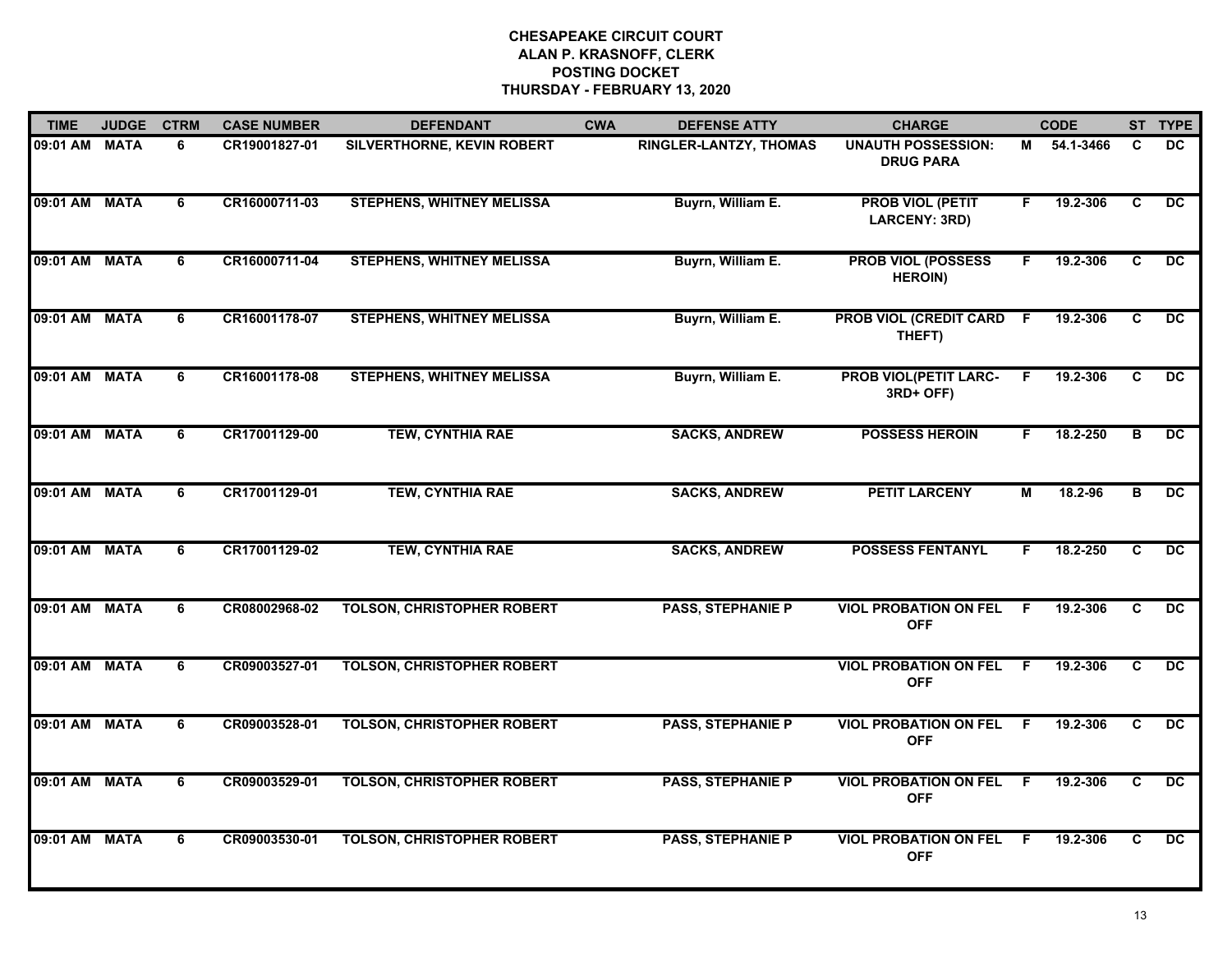| <b>TIME</b>   | <b>JUDGE</b> | <b>CTRM</b> | <b>CASE NUMBER</b> | <b>DEFENDANT</b>                  | <b>CWA</b> | <b>DEFENSE ATTY</b>       | <b>CHARGE</b>                                  |     | <b>CODE</b> |                         | ST TYPE         |
|---------------|--------------|-------------|--------------------|-----------------------------------|------------|---------------------------|------------------------------------------------|-----|-------------|-------------------------|-----------------|
| 09:01 AM      | <b>MATA</b>  | 6           | CR09003531-01      | <b>TOLSON, CHRISTOPHER ROBERT</b> |            | <b>PASS, STEPHANIE P</b>  | <b>VIOL PROBATION ON FEL</b><br><b>OFF</b>     | -F  | 19.2-306    | C                       | DC              |
| 09:01 AM MATA |              | 6           | CR09003532-01      | <b>TOLSON, CHRISTOPHER ROBERT</b> |            | <b>PASS, STEPHANIE P</b>  | <b>VIOL PROBATION OF MISD M</b><br><b>OFF</b>  |     | 19.2-306    | C                       | DC.             |
| 09:01 AM      | <b>MATA</b>  | 6           | CR09003753-01      | <b>TOLSON, CHRISTOPHER ROBERT</b> |            | <b>PASS, STEPHANIE P</b>  | <b>VIOL PROBATION ON FEL</b><br><b>OFF</b>     | - F | 19.2-306    | $\overline{\mathbf{c}}$ | $\overline{DC}$ |
| 09:01 AM      | <b>MATA</b>  | 6           | CR10000142-02      | <b>TOLSON, CHRISTOPHER ROBERT</b> |            | <b>PASS, STEPHANIE P</b>  | <b>VIOL PROBATION ON FEL</b><br><b>OFF</b>     | .F  | 19.2-306    | C                       | <b>DC</b>       |
| 09:01 AM MATA |              | 6           | CR10000142-03      | <b>TOLSON, CHRISTOPHER ROBERT</b> |            | <b>PASS, STEPHANIE P</b>  | <b>VIOL PROBATION ON FEL</b><br><b>OFF</b>     | F.  | 19.2-306    | C                       | DC              |
| 09:01 AM MATA |              | 6           | CR17000279-00      | <b>TOLSON, CHRISTOPHER ROBERT</b> |            | Winn, A. Robinson         | <b>LARCENY, 3RD+OFF</b>                        | F.  | 18.2-104    | C                       | DC              |
| 09:01 AM MATA |              | 6           | CR17000279-01      | <b>TOLSON, CHRISTOPHER ROBERT</b> |            | Winn, A. Robinson         | <b>LARCENY, 3RD+ OFF</b>                       | F   | 18.2-104    | C                       | DC              |
| 09:01 AM      | <b>MATA</b>  | 6           | CR17000279-02      | <b>TOLSON, CHRISTOPHER ROBERT</b> |            | Winn, A. Robinson         | <b>GRAND LARCENY</b>                           | F   | 18.2-95     | C                       | $\overline{DC}$ |
| 09:01 AM      | <b>MATA</b>  | 6           | CR13001353-03      | <b>WILLIAMS, EMMA LOUISE</b>      |            | Mason, G. Jeffrey         | <b>VIOL PROBATION ON FEL</b><br><b>OFF</b>     | E   | 19.2-306    | в                       | DC.             |
| 09:01 AM      | <b>MATA</b>  | 6           | CR13001353-04      | <b>WILLIAMS, EMMA LOUISE</b>      |            | Mason, G. Jeffrey         | <b>VIOL GOOD BEHAV ON MISD M</b><br><b>OFF</b> |     | 19.2-306    | в                       | <b>DC</b>       |
| 09:01 AM MATA |              | 6           | CR02A03980-02      | <b>WILSON, LEON ANTHONY</b>       |            | Buyrn, Richard L.         | <b>PROB VIOL GRAND</b><br><b>LARCENY</b>       | F.  | 19.2-306    | C                       | DC.             |
| 09:01 AM      | <b>MATA</b>  | 6           | CR02A03981-02      | <b>WILSON, LEON ANTHONY</b>       |            | Buyrn, Richard L.         | <b>PROB VIOL GRAND</b><br><b>LARCENY</b>       | F.  | 19.2-306    | C                       | DC.             |
| 09:01 AM      | <b>MATA</b>  | 6           | CR07A00244-02      | <b>WITHROW, JOSHUA RYAN</b>       |            | <b>SHANNON, KRISTEN M</b> | <b>VIOL PROBATION ON FEL</b><br><b>OFF</b>     | F   | 19.2-306    | C                       | DC              |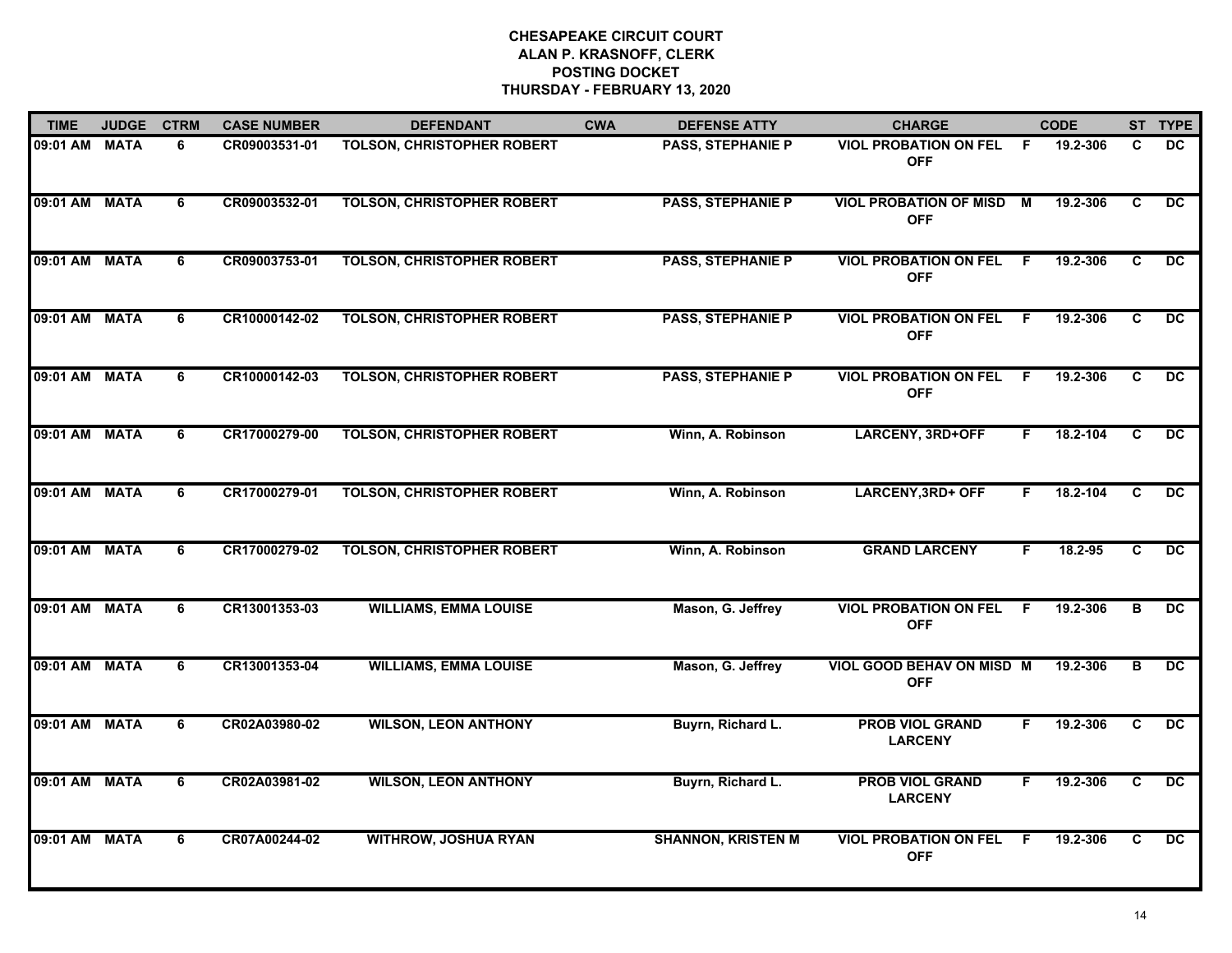| <b>TIME</b>   | <b>JUDGE</b> | <b>CTRM</b>    | <b>CASE NUMBER</b> | <b>DEFENDANT</b>                | <b>CWA</b> | <b>DEFENSE ATTY</b>         | <b>CHARGE</b>                                |                | <b>CODE</b> |                         | ST TYPE         |
|---------------|--------------|----------------|--------------------|---------------------------------|------------|-----------------------------|----------------------------------------------|----------------|-------------|-------------------------|-----------------|
| 09:01 AM MATA |              | 6              | CR07A00246-02      | WITHROW, JOSHUA RYAN            |            | <b>SHANNON, KRISTEN M</b>   | <b>VIOL PROBATION ON FEL</b><br><b>OFF</b>   | -F             | 19.2-306    | C                       | DC              |
| 09:01 AM MATA |              | 6              | CR07A00247-02      | <b>WITHROW, JOSHUA RYAN</b>     |            | <b>SHANNON, KRISTEN M</b>   | <b>VIOL PROBATION ON FEL F</b><br><b>OFF</b> |                | 19.2-306    | C                       | $\overline{DC}$ |
| 09:01 AM MATA |              | 6              | CR07A00248-02      | <b>WITHROW, JOSHUA RYAN</b>     |            | <b>SHANNON, KRISTEN M</b>   | <b>VIOL PROBATION ON FEL</b><br><b>OFF</b>   | $\overline{F}$ | 19.2-306    | $\overline{\mathbf{c}}$ | $\overline{DC}$ |
| 09:01 AM MATA |              | 6              | CR07A00249-02      | <b>WITHROW, JOSHUA RYAN</b>     |            | <b>SHANNON, KRISTEN M</b>   | <b>VIOL PROBATION ON FEL</b><br><b>OFF</b>   | E              | 19.2-306    | C                       | <b>DC</b>       |
| 09:01 AM MATA |              | 6              | CR07A00250-02      | <b>WITHROW, JOSHUA RYAN</b>     |            | <b>SHANNON, KRISTEN M</b>   | <b>VIOL PROBATION ON FEL</b><br><b>OFF</b>   | - F            | 19.2-306    | C                       | <b>DC</b>       |
| 09:01 AM MATA |              | 6              | CR18000577-01      | <b>WITHROW, JOSHUA RYAN</b>     |            | <b>SHANNON, KRISTEN M</b>   | <b>VIOL PROBATION ON FEL</b><br><b>OFF</b>   | -F             | 19.2-306    | C.                      | <b>DC</b>       |
| 09:01 AM MATA |              | 6              | CR18000997-01      | <b>WITHROW, JOSHUA RYAN</b>     |            | <b>SHANNON, KRISTEN M</b>   | <b>VIOL PROBATION ON FEL</b><br><b>OFF</b>   | - F            | 19.2-306    | C                       | DC.             |
| 09:01 AM MATA |              | 6              | CR13000025-04      | <b>WYMAN, JASON ANDREW</b>      |            | PLOTT, STEPHEN              | <b>PROB VIOL (POSSESS</b><br><b>HEROIN)</b>  | F              | 19.2-306    | $\overline{\mathbf{c}}$ | $\overline{DC}$ |
| 09:30 AM      | <b>MATA</b>  | $\overline{2}$ | CR15001435-00      | <b>COPELAND, DOUGLAS LAMONT</b> | <b>DJH</b> |                             | <b>VIOL PROBATION ON FEL</b><br><b>OFF</b>   | E              | 19.2-306    | C                       | <b>TBS</b>      |
| 09:30 AM      | <b>MATA</b>  | $\overline{2}$ | CR15001435-01      | <b>COPELAND, DOUGLAS LAMONT</b> | <b>DJH</b> |                             | <b>FTA-DOCKET CALL</b>                       | М              | 18.2-456    |                         | C ADAT          |
| 09:30 AM MATA |              | $\overline{2}$ | CR19001167-02      | <b>EUBANKS, AARON RYAN</b>      | <b>AJS</b> | <b>CROOK, HEATHER BUYRN</b> | VIOL GOOD BEHAV ON MISD M<br><b>OFF</b>      |                | 19.2-306    |                         | <b>TBS</b>      |
| 09:30 AM MATA |              | $\overline{2}$ | CR19001167-03      | <b>EUBANKS, AARON RYAN</b>      | <b>AJS</b> | <b>CROOK, HEATHER BUYRN</b> | VIOL GOOD BEHAV ON MISD M<br><b>OFF</b>      |                | 19.2-306    |                         | <b>TBS</b>      |
| 09:30 AM MATA |              | $\overline{2}$ | CR20000203-00      | <b>GOLDIN, BRYCE PATRICK</b>    | <b>ASA</b> |                             | <b>POSSESS</b><br><b>METHAMPHETAMINE</b>     | F              | 18.2-250    |                         | <b>B</b> ADAT   |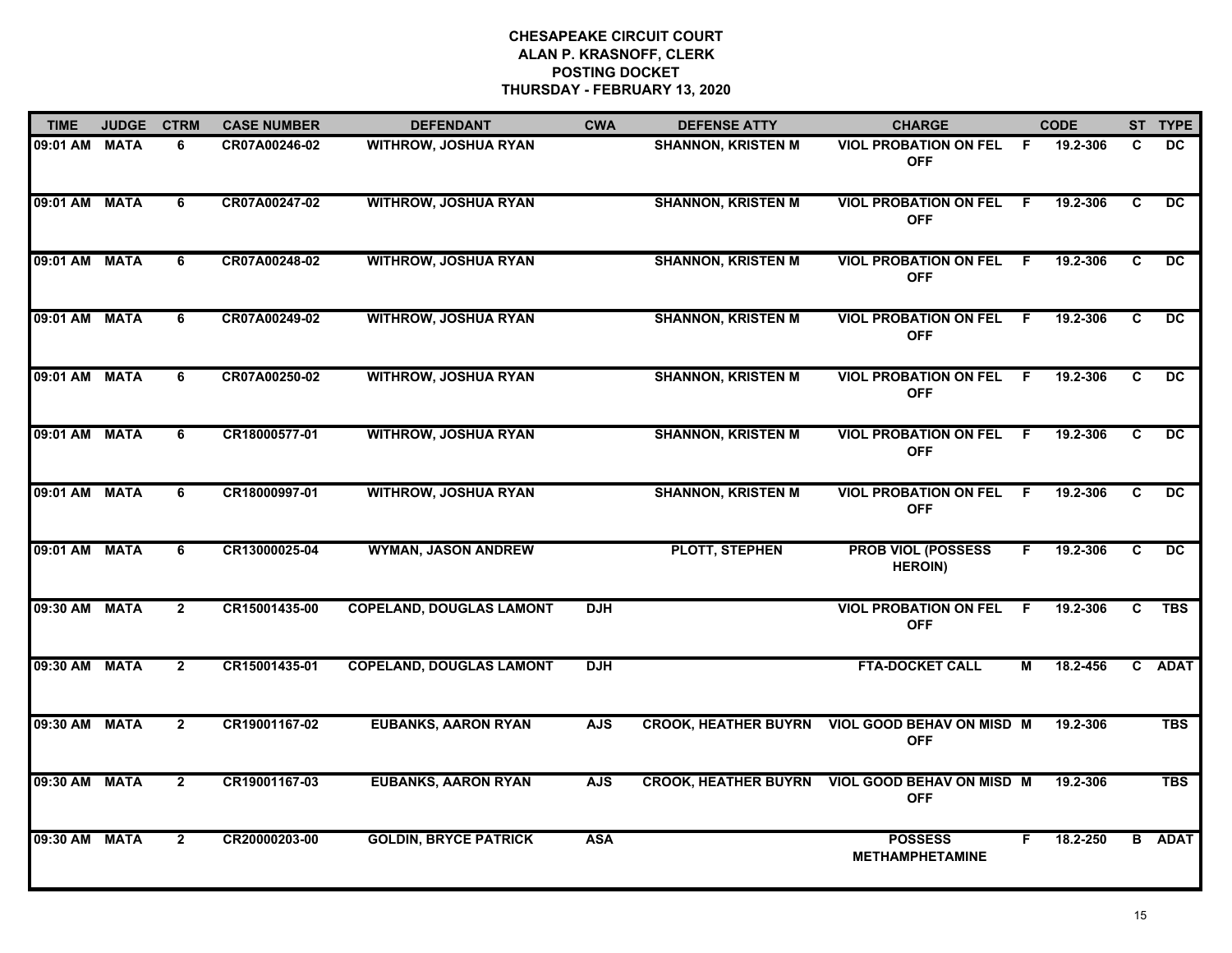| <b>TIME</b>   | <b>JUDGE</b> | <b>CTRM</b>    | <b>CASE NUMBER</b> | <b>DEFENDANT</b>               | <b>CWA</b> | <b>DEFENSE ATTY</b> | <b>CHARGE</b>                                |     | <b>CODE</b> | ST TYPE |
|---------------|--------------|----------------|--------------------|--------------------------------|------------|---------------------|----------------------------------------------|-----|-------------|---------|
| 09:30 AM MATA |              | $\overline{2}$ | CR20000094-00      | JOHNSON, JAMEL LOMON           | <b>ASA</b> |                     | <b>PWID HEROIN 3+ OFF</b>                    | F.  | 18.2-248    | C ADAT  |
| 09:30 AM MATA |              | $\mathbf{2}$   | CR20000094-01      | JOHNSON, JAMEL LOMON           | <b>ASA</b> |                     | <b>PWID FENTANYL, 3+ OFF</b>                 | - F | 18.2-248    | C ADAT  |
| 09:30 AM MATA |              | $\mathbf{2}$   | CR20000094-02      | <b>JOHNSON, JAMEL LOMON</b>    | <b>ASA</b> |                     | <b>PWID HEROIN 3+ OFF</b><br><b>CONSPIRE</b> | F.  | 18.2-248    | C ADAT  |
| 09:30 AM MATA |              | $\overline{2}$ | CR20000094-03      | JOHNSON, JAMEL LOMON           | <b>ASA</b> |                     | <b>PWID HEROIN 3+ OFF</b>                    | F.  | 18.2-248    | C ADAT  |
| 09:30 AM MATA |              | $\overline{2}$ | CR20000094-04      | JOHNSON, JAMEL LOMON           | <b>ASA</b> |                     | <b>PWID FENTANYL 3+ OFF</b>                  | F.  | 18.2-248    | C ADAT  |
| 09:30 AM MATA |              | $\overline{2}$ | CR20000094-05      | JOHNSON, JAMEL LOMON           | <b>ASA</b> |                     | <b>PWID HEROIN 3+ OFF</b><br><b>CONSPIRE</b> | F.  | 18.2-248    | C ADAT  |
| 09:30 AM MATA |              | $\mathbf{2}$   | CR20000094-06      | JOHNSON, JAMEL LOMON           | <b>ASA</b> |                     | <b>PWID HEROIN 3+ OFF</b>                    | F.  | 18.2-248    | C ADAT  |
| 09:30 AM MATA |              | $\overline{2}$ | CR20000094-07      | JOHNSON, JAMEL LOMON           | <b>ASA</b> |                     | <b>PWID FENTANYL 3+ OFF</b>                  | F.  | 18.2-248    | C ADAT  |
| 09:30 AM MATA |              | $\overline{2}$ | CR20000094-08      | JOHNSON, JAMEL LOMON           | <b>ASA</b> |                     | <b>PWID ETIZOLAM 3+ OFF</b>                  | F.  | 18.2-248    | C ADAT  |
| 09:30 AM MATA |              | $\overline{2}$ | CR20000094-09      | JOHNSON, JAMEL LOMON           | <b>ASA</b> |                     | PWID 5-FLOURO-ADB 3+ OFF F                   |     | 18.2-248    | C ADAT  |
| 09:30 AM MATA |              | $\mathbf{2}$   | CR09003694-02      | <b>NEWELL, MICHAEL BRANDON</b> |            |                     | <b>VIOL PROBATION ON FEL F</b><br><b>OFF</b> |     | 19.2-306    | C ADAT  |
| 09:30 AM      | <b>MATA</b>  | $\overline{2}$ | CR09003695-02      | <b>NEWELL, MICHAEL BRANDON</b> |            |                     | <b>VIOL PROBATION ON FEL</b><br><b>OFF</b>   | F.  | 19.2-306    | C ADAT  |
| 09:30 AM MATA |              | $\overline{2}$ | CR10000027-07      | <b>NEWELL, MICHAEL BRANDON</b> |            |                     | <b>VIOL PROBATION ON FEL</b><br><b>OFF</b>   | -F  | 19.2-306    | C ADAT  |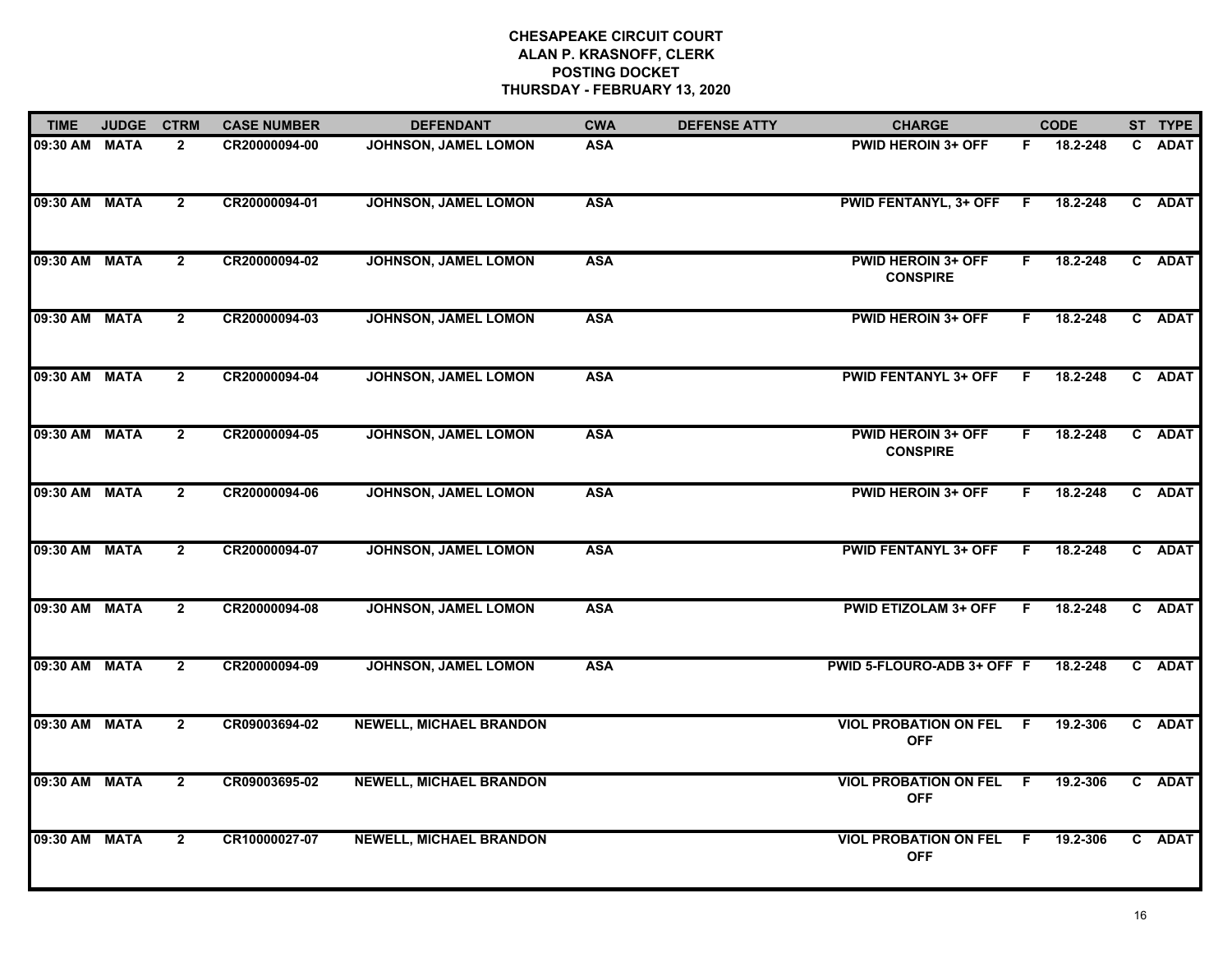| <b>TIME</b> | <b>JUDGE</b> | <b>CTRM</b>    | <b>CASE NUMBER</b> | <b>DEFENDANT</b>                  | <b>CWA</b> | <b>DEFENSE ATTY</b>    | <b>CHARGE</b>                              |    | <b>CODE</b> | <b>ST</b> | <b>TYPE</b> |
|-------------|--------------|----------------|--------------------|-----------------------------------|------------|------------------------|--------------------------------------------|----|-------------|-----------|-------------|
| 09:30 AM    | <b>MATA</b>  | $\mathbf{2}$   | CR10000027-08      | <b>NEWELL, MICHAEL BRANDON</b>    |            |                        | <b>VIOL PROBATION ON FEL</b><br><b>OFF</b> | F. | 19.2-306    | C.        | <b>ADAT</b> |
| 09:30 AM    | <b>MATA</b>  | $\mathbf{2}$   | CR19000508-00      | TYRE, OLIF; III                   | <b>ASA</b> | <b>BARLOW, JASON A</b> | <b>POSSESS COCAINE</b>                     | F. | 18.2-250    | C.        | AC.         |
| 09:30 AM    | <b>MATA</b>  | $\mathbf{2}$   | CR20000089-03      | <b>WETHERINGTON, THERESA JEAN</b> | <b>JAF</b> |                        | DRUGS: POSSESS SCHIOR F<br>ш               |    | 18.2-250    |           | C ADAT      |
| 09:30 AM    | <b>MATA</b>  | $\overline{2}$ | CR20000089-04      | <b>WETHERINGTON, THERESA JEAN</b> | <b>JAF</b> |                        | POSSESS PARAPHERNALIA M                    |    | 54.1-3466   | C.        | <b>ADAT</b> |
| 09:30 AM    | <b>MATA</b>  | $\mathbf{2}$   | CR20000089-05      | <b>WETHERINGTON, THERESA JEAN</b> | <b>JAF</b> |                        | FAIL TO APPEAR, FELONY F<br><b>OFFENSE</b> |    | 19.2-128    | C.        | <b>ADAT</b> |